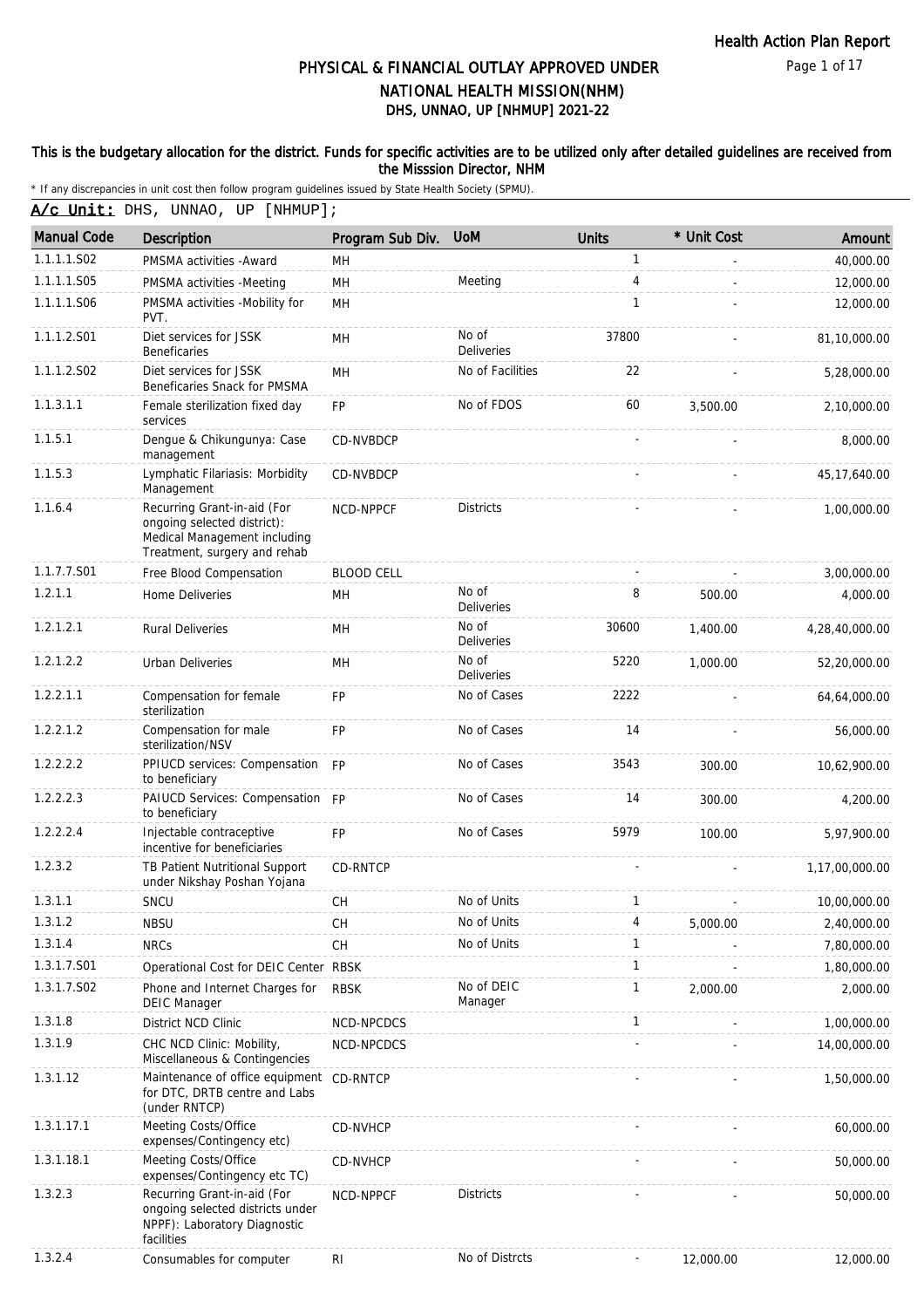#### This is the budgetary allocation for the district. Funds for specific activities are to be utilized only after detailed guidelines are received from the Misssion Director, NHM

| <b>Manual Code</b> | Description                                                                                                                                                                                                  | Program Sub Div. | <b>UoM</b>           | <b>Units</b>   | * Unit Cost | Amount         |
|--------------------|--------------------------------------------------------------------------------------------------------------------------------------------------------------------------------------------------------------|------------------|----------------------|----------------|-------------|----------------|
|                    | including provision for internet<br>access for strengthening RI                                                                                                                                              |                  |                      |                |             |                |
| 1.3.2.6.S01        | IMEP Services- BMW- DH                                                                                                                                                                                       | <b>IMEP</b>      |                      | 170            |             | 22,33,180.00   |
| 1.3.2.6.S02        | IMEP Services- BMW- CHC/BPHC                                                                                                                                                                                 | IMEP             |                      | 452            |             | 59,37,630.00   |
| 1.3.2.6.S03        | <b>IMEP Services- BMW Block Level</b><br>UPHC & District Level UPHC                                                                                                                                          | <b>IMEP</b>      |                      | 10             |             | 1,31,364.00    |
| 1.3.2.6.S05        | <b>IMEP Services- BMW-TRAUMA</b><br><b>CENTERS</b>                                                                                                                                                           | <b>IMEP</b>      |                      | 10             |             | 1,31,364.00    |
| 1.3.2.6.S06        | <b>IMEP Services- Machnized</b><br>Cleaning - DH                                                                                                                                                             | <b>IMEP</b>      |                      | $\overline{2}$ |             | 72,68,000.00   |
| 1.3.2.6.S09        | <b>IMEP Services- Mechanized</b><br>Laundry- District Level Hospital                                                                                                                                         | <b>IMEP</b>      |                      | 2              |             | 24,50,000.00   |
| 1.3.2.6.S10        | IMEP Services- Cleaning -<br>CHC/BPHC                                                                                                                                                                        | <b>IMEP</b>      | per bed per<br>month | 452            | 548.35      | 29,74,250.00   |
| 1.3.2.6.S12        | IMEP Services-Cleaning -<br>TRAUMA CENTERS                                                                                                                                                                   | <b>IMEP</b>      | per bed per<br>month | 10             | 548.35      | 65,802.00      |
| 2.2.1              | POL for Family Planning/ Others                                                                                                                                                                              | <b>FP</b>        | No of FDOS           | 60             | 1,000.00    | 60,000.00      |
| 2.2.3              | Mobility support for RBSK Mobile<br>health team                                                                                                                                                              | <b>RBSK</b>      | No of Vehicle        | 32             | 33,000.00   | 1,26,72,000.00 |
| 2.2.4              | Support for RBSK: CUG<br>connection per team and rental                                                                                                                                                      | <b>RBSK</b>      | No of Team           | 32             | 200.00      | 76,800.00      |
| 2.2.11             | Any Other                                                                                                                                                                                                    |                  |                      |                |             | 1,26,000.00    |
| 2.3.1.1.2          | Monthly Village Health and<br><b>Nutrition Days</b>                                                                                                                                                          | RI               | No of Session        | 7718           | 100.00      | 7,71,800.00    |
| 2.3.1.10           | Mobility support for mobile<br>health team/ TA/DA to<br>vaccinators                                                                                                                                          | R <sub>l</sub>   | No of Vehicle        | 3              | 3,96,000.00 | 11,88,000.00   |
| 2.3.1.11           | Outreach for demand<br>generation, testing and<br>treatment of Viral Hepatitis<br>through Mobile Medical<br>Units/NGOs/CBOs/etc                                                                              | CD-NVHCP         |                      |                |             | 20,000.00      |
| 2.3.2.3            | DMHP: Targeted interventions at NCD-NMHP<br>community level Activities &<br>interventions targeted at<br>schools, colleges, workplaces,<br>out of school adolescents, urban<br>slums and suicide prevention. |                  |                      | $\mathbf{1}$   |             | 6,00,000.00    |
| 2.3.3.2            | Screening and free spectacles to NCD-NPCB<br>school children                                                                                                                                                 |                  | No of Cases          |                |             | 10,90,950.00   |
| 2.3.3.3            | Screening and free spectacles<br>for near work to Old Person                                                                                                                                                 | NCD-NPCB         | No of Cases          |                |             | 5,45,475.00    |
| 2.3.3.4.1          | Coverage of Public School and<br>Private school                                                                                                                                                              | NCD-NTCP         |                      | $\mathbf{1}$   |             | 4,99,660.00    |
| 2.3.3.4.5          | Sensitization campaign for<br>college students                                                                                                                                                               | NCD-NTCP         |                      | $\mathbf{1}$   |             | 2,00,000.00    |
| 3.1.1.3.2.S01      | ASHA/AWW/Volunteer Incentive<br>for detection of leprosy                                                                                                                                                     | CD-NLEP          |                      |                |             | 91,250.00      |
| 3.1.1.3.2.S02      | ASHA Incentive for PB<br>(Treatment completion)                                                                                                                                                              | CD-NLEP          |                      |                |             | 71,200.00      |
| 3.1.1.3.2.S03      | ASHA Incentive for MB<br>(Treatment completion)                                                                                                                                                              | CD-NLEP          |                      |                |             | 87,600.00      |
| 3.1.1.3.3          | Any Other ASHS Incentives<br>(ASHA Involvement under NLEP<br>- Sensitisation)                                                                                                                                | CD-NLEP          |                      |                |             | 52,100.00      |
| 3.1.1.3.A.S01      | ASHA Incentive/ Honorarium for<br>Malaria and LLIN Distribution                                                                                                                                              | CD-NVBDCP        |                      |                |             | 2,25,000.00    |
| 3.1.1.3.A.S02      | ASHA Incentive for Dengue and<br>Chikungunya                                                                                                                                                                 | CD-NVBDCP        |                      |                |             | 26,38,000.00   |
| 3.1.1.3.A.S04      | ASHA incentive for referral of<br>AES/JE cases to the nearest                                                                                                                                                | CD-NVBDCP        |                      |                |             | 5,000.00       |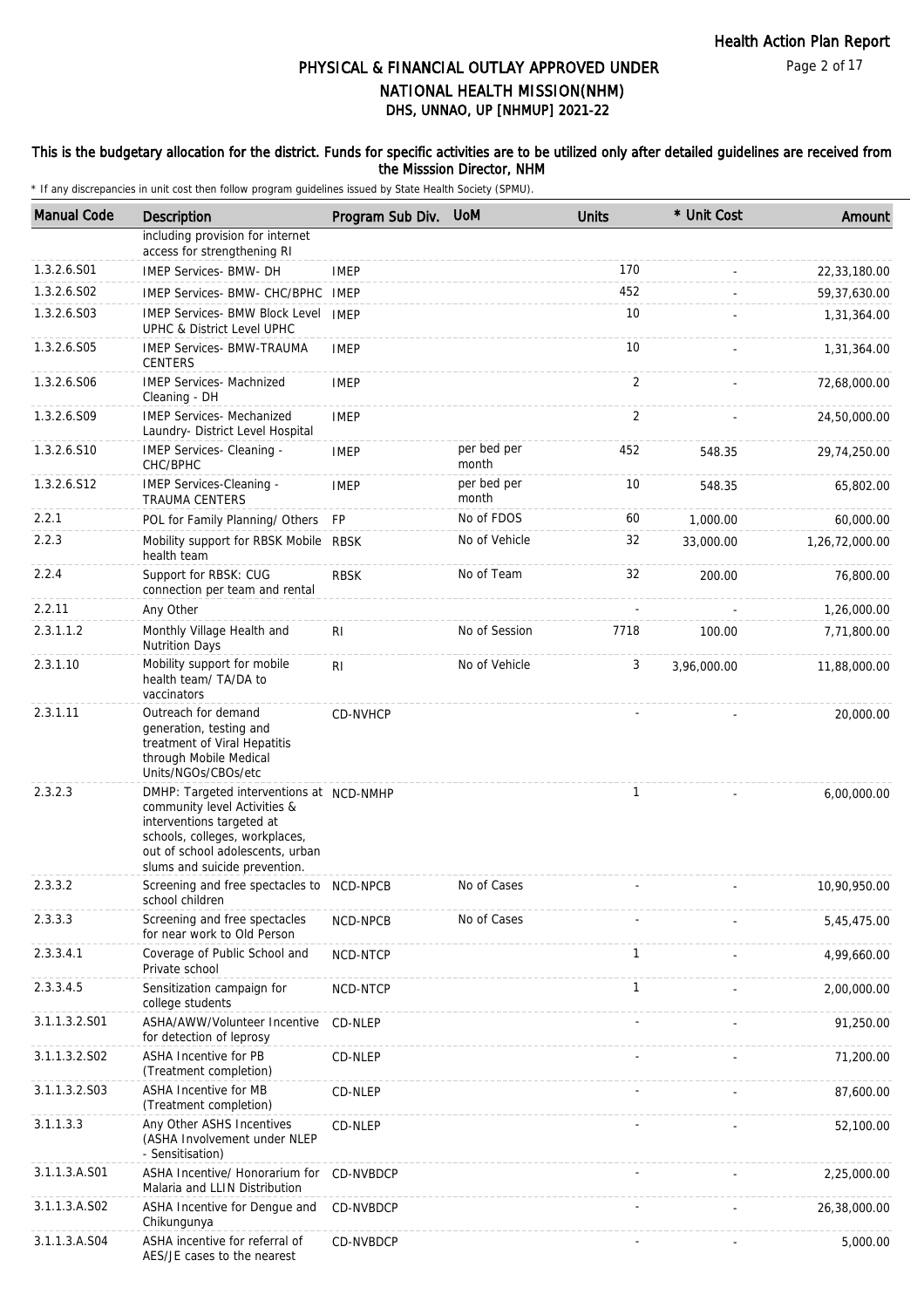#### This is the budgetary allocation for the district. Funds for specific activities are to be utilized only after detailed guidelines are received from the Misssion Director, NHM

| <b>Manual Code</b> | Description                                                                                                          | Program Sub Div. | <b>UoM</b>                               | <b>Units</b> | * Unit Cost | Amount         |
|--------------------|----------------------------------------------------------------------------------------------------------------------|------------------|------------------------------------------|--------------|-------------|----------------|
|                    | CHC/DH/Medical College                                                                                               |                  |                                          |              |             |                |
| 3.1.1.4.A.1.S01    | ASHA Incentive Filling of CBAC<br>forms and familly folder of<br>patients with confirm NCD cases                     | CP               | No. of<br><b>Beneficiaries</b>           |              | 10.00       | 42,34,280.00   |
| 3.1.1.1.4.S09.A    | ASHA incentive for HRP<br>identification and follow up                                                               | MН               | No of HRP                                | 2300         | 300.00      | 6,90,000.00    |
| 3.1.1.1.1.S01      | JSY Incentive to ASHA                                                                                                | MН               | No of<br><b>Deliveries</b>               | 25200        |             | 1,51,20,000.00 |
| 3.1.1.1.1.S03      | National Iron Plus Incentive for<br>mobilizing children and/or<br>ensuring compliance and<br>reporting (6-59 months) | <b>CH</b>        | No of ASHA                               | 2685         | 50.00       | 8,05,500.00    |
| 3.1.1.1.2.S01      | ASHA incentive under MAA<br>programme @ Rs 100 per ASHA<br>for quarterly mother's meeting                            | CH               | No of ASHA                               | 2685         | 100.00      | 10,74,000.00   |
| 3.1.1.1.2.S02      | Incentive for Home Based<br>Newborn Care programme                                                                   | <b>CH</b>        | No. of Child                             | 52351        | 250.00      | 1,30,87,750.00 |
| 3.1.1.1.2.S04      | Incentive for referral of SAM<br>cases to NRC and for follow up<br>of discharge SAM children from<br><b>NRCs</b>     | <b>CH</b>        | No.of SAM<br>Child referal &<br>followup | 1            | 150.00      | 28,800.00      |
| 3.1.1.1.2.S05      | Incentive for National<br>Deworming Day for mobilising<br>out of school children                                     | <b>RKSK</b>      | ASHA                                     | 2793         | 100.00      | 2,79,300.00    |
| 3.1.1.1.2.S06      | Incentive for IDCF for<br>prophylactic distribution of ORS<br>to family with under-five<br>children.                 | CH               | No of ASHA                               | 2685         | 100.00      | 2,68,500.00    |
| 3.1.1.1.2.S07      | Incentive to ASHA for Quaterly<br>Visit Under HBYC                                                                   | <b>CH</b>        | No of Children                           | 12808        | 50.00       | 32,02,000.00   |
| 3.1.1.1.3.S01      | ASHA Incentive under<br>Immunzation                                                                                  | RI.              | No of Children                           | 73856        | 225.00      | 1,66,17,600.00 |
| 3.1.1.1.4.S08      | ASHA incentive for injectable<br>contraceptive (Antara)                                                              | <b>FP</b>        | No of Cases                              | 3899         | 100.00      | 3,89,900.00    |
| 3.1.1.1.4.S09.B    | Reimbursement of travel<br>expenses for accompanying a<br>women to facility for medical<br>abortion                  | <b>FP</b>        | No of Cases                              | 200          | 225.00      | 45,000.00      |
| 3.1.1.1.4.S09.C    | Reimbursement of travel<br>expenses for accompanying a<br>women to facility for surgical<br>abortion (MVA/EVA)       | <b>FP</b>        | No of Cases                              | 240          | 150.00      | 36,000.00      |
| 3.1.1.1.4.S01      | <b>ASHA Incentives under Saas</b><br>Bahu Sammellan                                                                  | FP               | No of Events                             | 2174         | 100.00      | 2,17,400.00    |
| 3.1.1.1.4.S02      | ASHA Incentives under Nayi Pehl FP<br>Kit                                                                            |                  | No of Kits                               | 10740        | 100.00      | 10,74,000.00   |
| 3.1.1.1.4.S04      | ASHA PPIUCD incentive for<br>accompanying the client for<br>PPIUCD insertion                                         | FP               | No of Cases                              | 5036         | 150.00      | 7,55,381.00    |
| 3.1.1.1.4.S05      | ASHA PAIUCD incentive for<br>accompanying the client for<br>PAIUCD insertion                                         | <b>FP</b>        | No. of cases                             | 14           | 150.00      | 2,100.00       |
| 3.1.1.1.4.S06.A    | ASHA incentive under ESB<br>scheme for promoting spacing of<br>births between 02 children                            | FP               | No. of cases                             | 1401         | 500.00      | 7,00,500.00    |
| 3.1.1.1.4.S06.B    | ASHA incentive under ESB<br>scheme for promoting spacing of<br>02 years after marriage                               | <b>FP</b>        | No. of cases                             | 968          |             | 4,84,000.00    |
| 3.1.1.1.4.S07      | ASHA incentive under ESB<br>scheme for promoting Adoption<br>of Limiting Method upto Two<br>Children                 | <b>FP</b>        | No of Cases                              | 358          | 1,000.00    | 3,58,000.00    |
| 3.1.1.5            | ASHA incentives for routine<br>activities                                                                            | <b>CP</b>        | No. of Rural &<br>Rurban ASHA            |              | 2,000.00    | 6,60,24,000.00 |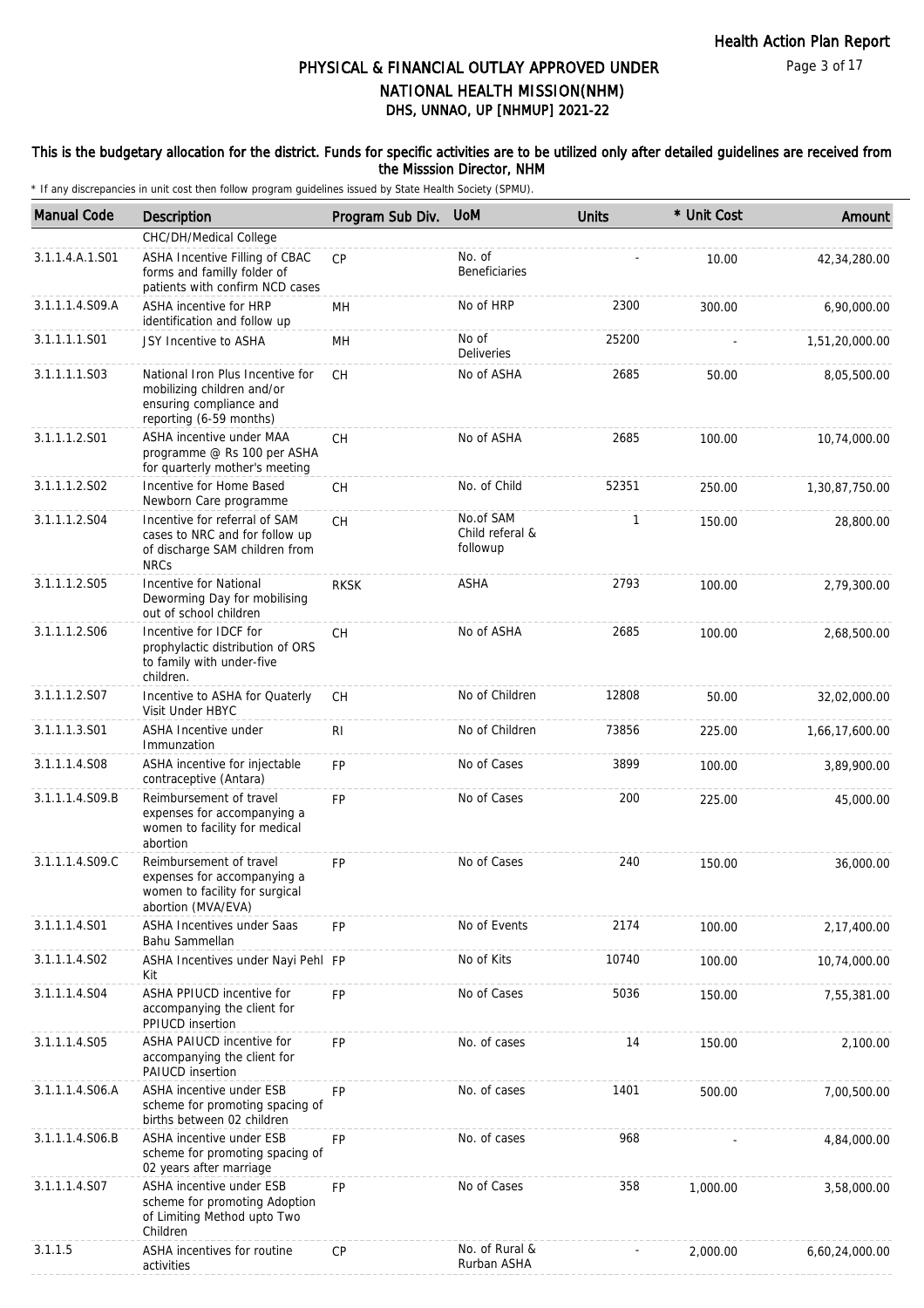### This is the budgetary allocation for the district. Funds for specific activities are to be utilized only after detailed guidelines are received from the Misssion Director, NHM

| <b>Manual Code</b> | Description                                                                                                                       | Program Sub Div. | <b>UoM</b>                             | <b>Units</b> | * Unit Cost | Amount         |
|--------------------|-----------------------------------------------------------------------------------------------------------------------------------|------------------|----------------------------------------|--------------|-------------|----------------|
| 3.1.1.6.S01        | Incentive to ASHA Facilitator for<br>CBAC, HRP and SAM Tracking                                                                   | CP               | No of AF                               | ÷,           | 1,700.00    | 26,92,800.00   |
| 3.1.1.6.S02        | Incentive to ASHA for Health<br>Promotion Day                                                                                     | CP               | No. of Rural &<br>Rurban ASHA          |              | 200.00      | 66,02,400.00   |
| 3.1.1.6.S03        | Incentive to ASHA under PMMVY CP                                                                                                  |                  | No. of<br>Beneficiaries                |              | 100.00      | 19,72,600.00   |
| 3.1.1.6.S04        | ASHA Beema- Pradhan Mantri<br>Jeevan Jyoti & Suraksh Bima<br>Yojna                                                                | CP               |                                        |              |             | 9,82,680.00    |
| 3.1.3.1.1.S01      | Asha/ Asha Sangni Uniform                                                                                                         | CP               | No. of<br>Rural, Rurban<br>ASHA & AF   |              | 600.00      | 17,70,000.00   |
| 3.1.3.1.1.S02      | Asha/ Asha Sangni Umbrella                                                                                                        | CP               | No. of<br>Rural, Rurban<br>ASHA & AF   |              | 200.00      | 5,90,000.00    |
| 3.1.3.1.3          | Awards to ASHA's/Link workers                                                                                                     | CP               | No. of<br>Rural, Urban<br>,Rurban ASHA |              | 300.00      | 9,16,700.00    |
| 3.1.3.1.6          | Supervision costs by ASHA<br>facilitators (Shangni) (12<br>months)                                                                | CP               | No of AF                               |              | 7,200.00    | 1,14,04,800.00 |
| 3.1.1.1.3.S02.A    | Mobilization of children through<br>ASHA or other mobilizers                                                                      | R <sub>l</sub>   | No of Session                          | 31820        | 150.00      | 47,73,000.00   |
| 3.1.3.5.S01        | Incentive for other link workers<br>for Prepration of Due List of<br>Childrens to be immunized                                    | R <sub>l</sub>   | No of Session                          | 7212         | 100.00      | 7,21,200.00    |
| 3.1.2.10.S03       | Incentive to ASHA Cluster<br>Meeting                                                                                              | <b>CP</b>        |                                        |              |             | 21,20,100.00   |
| 3.2.3.1.1          | <b>Treatment Supporter</b><br>Honorarium (Rs 1000)                                                                                | <b>CD-RNTCP</b>  |                                        |              |             | 27,00,000.00   |
| 3.2.3.1.2          | <b>Treatment Supporter</b><br>Honorarium (Rs 5000)                                                                                | CD-RNTCP         |                                        |              |             | 5,62,500.00    |
| 3.2.3.1.3          | Incentive for informant (Rs 500)                                                                                                  | CD-RNTCP         |                                        |              |             | 4,57,200.00    |
| 3.2.3.1.4.S01      | State/District TB Forums                                                                                                          | CD-RNTCP         |                                        |              |             | 5,000.00       |
| 3.2.3.1.4.S02      | Community Engagement<br>activities /Incentive for<br>community<br>volunteers/supervisors /LT etc<br>undertaking ACF               | CD-RNTCP         |                                        |              |             | 24,30,000.00   |
| 3.2.1.1.S02        | Other activities under Mission<br>Parivar Vikas: Demand<br>Generation (Saas Bahu<br>Sammellan)                                    | <b>FP</b>        | No of Events                           | 2175         | 1,500.00    | 32,62,500.00   |
| 3.3.3.2            | Training of PRI's<br>representatives/ Police<br>personnel/ Teachers/ Transport<br>personnel/ NGO personnel/<br>other stakeholders | NCD-NTCP         |                                        | 1            |             | 30,000.00      |
| 3.3.3.3            | Training of PRI under National<br>Program for Climate Change and<br>Human Health (NPCCHH)                                         | NCD-NPCCHH       |                                        | 1            |             | 70,000.00      |
| 3.3.4.S01          | <b>AAA Platform</b>                                                                                                               | CP               | No. of Rural &<br>Rurban ASHA          |              | 75.00       | 45,87,300.00   |
| 4.1.1              | <b>District Hospitals</b>                                                                                                         | CP               | No. of DH                              | 2            | 5,00,000.00 | 10,00,000.00   |
| 4.1.3              | <b>Community Health Centers</b>                                                                                                   | <b>CP</b>        | No of CHC                              | 20           | 2,50,000.00 | 50,00,000.00   |
| 4.1.4              | Primary Health Centers                                                                                                            | CP               | No of PHC                              | 37           | 87,500.00   | 32,37,500.00   |
| 4.1.5              | Sub Centers                                                                                                                       | CP               | No. of Sub<br>Centre                   | ÷,           | 10,000.00   | 34,00,000.00   |
| 4.1.6              | Village Health Sanitation &<br><b>Nutrition Committee</b>                                                                         | <b>CP</b>        | No. of VHSNC                           |              | 10,000.00   | 1,41,00,000.00 |
| 4.1.7.S01          | H&WC Additional Untied Grant-<br>SC                                                                                               | CP               | No. of HWC-<br><b>SC</b>               |              | 30,000.00   | 57,60,000.00   |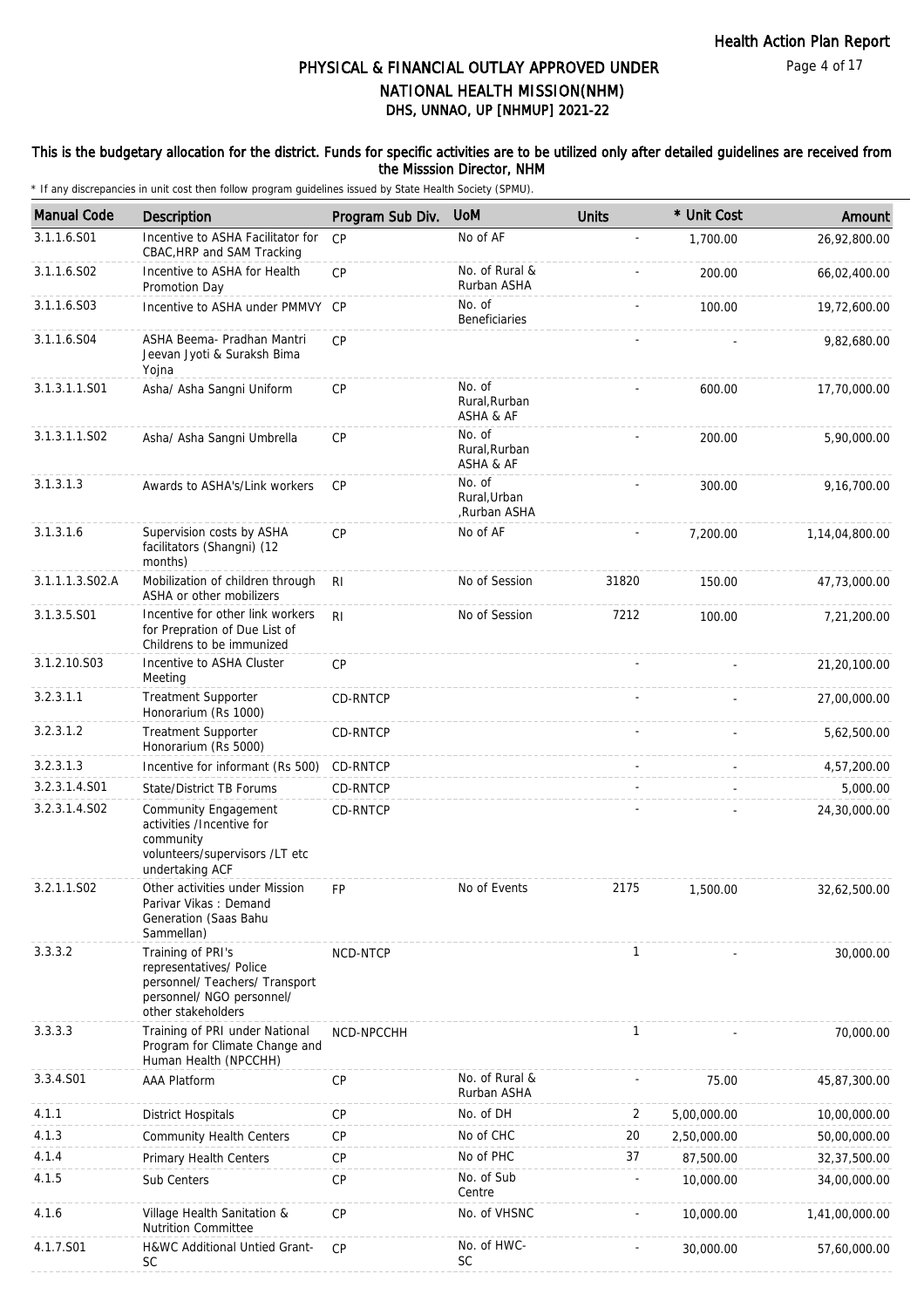### This is the budgetary allocation for the district. Funds for specific activities are to be utilized only after detailed guidelines are received from the Misssion Director, NHM

| <b>Manual Code</b> | Description                                                               | Program Sub Div.  | <b>UoM</b>                               | <b>Units</b> | * Unit Cost | Amount         |
|--------------------|---------------------------------------------------------------------------|-------------------|------------------------------------------|--------------|-------------|----------------|
| 4.1.7.S02          | H&WC Additional Untied Grant-<br>PHC                                      | CP                | No. of HWC-<br>PHC                       |              | 50,000.00   | 17,50,000.00   |
| 5.1.1.2.8          | Infrastructure strengthening of<br>SC to H&WC                             | CP                | No. of HWC-<br><b>SC</b>                 |              | 7,00,000.00 | 4,35,00,000.00 |
| 5.1.1.2.9          | Infrastructure strengthening of<br>PHC to H&WC                            | <b>CP</b>         | No. of HWC-<br>PHC                       |              | 2,74,000.00 | 8,22,000.00    |
| 5.1.2              | Sub Centre Rent and<br>Contingencies                                      | CP                |                                          |              |             | 23,40,000.00   |
| 5.3.3              | Blood bank/ Blood storage/ Day<br>care centre for<br>hemoglobinopathies   | <b>BLOOD CELL</b> | Lumpsump                                 |              |             | 50,000.00      |
| 5.3.9              | Safety Pits                                                               | RI                | No of piece                              | 5            | 6,000.00    | 30,000.00      |
| 5.3.13             | ICU Establishment in Endemic<br><b>District</b>                           | <b>CD-NVBDCP</b>  |                                          |              |             | 66,000.00      |
| 5.3.14             | Civil Works under RNTCP                                                   | CD-RNTCP          |                                          |              |             | 1,60,000.00    |
| 6.1.1.1.5          | Any other Equipment<br>(Instrument and Equipment for<br>HWC)              | MН                | List of<br><b>Different</b><br>Equipment | 4            |             | 8,00,000.00    |
| 6.1.1.3.3          | Minilap kits                                                              | FP                | No of Kits                               | 4            | 3,000.00    | 12,000.00      |
| 6.1.1.3.5          | PPIUCD forceps                                                            | FP                | No of Kelly<br>forcep                    | 40           | 600.00      | 24,000.00      |
| 6.1.5.1.1          | Grant-in-aid for Vision Centre<br>(PHC) (Govt.)                           | NCD-NPCB          |                                          |              |             | 1,00,000.00    |
| 6.1.1.21.1         | Recurring GIA: Machinery &<br>Equipment for DH                            | NCD-NPHCE         |                                          | $\mathbf{1}$ |             | 1,50,000.00    |
| 6.1.2.6.F1.S03     | IT Recurring Expenses for PHC                                             | CP                |                                          |              |             | 1,60,000.00    |
| 6.1.2.6.F1.S04     | Laptop for HWC-PHC                                                        | <b>CP</b>         |                                          |              |             | 1,95,000.00    |
| 6.1.4.3.1          | <b>MCR</b>                                                                | CD-NLEP           |                                          |              |             | 80,000.00      |
| 6.1.4.3.2          | Aids/Appliance                                                            | CD-NLEP           |                                          |              |             | 17,000.00      |
| 6.1.4.3.3          | Equipment                                                                 | CD-NLEP           |                                          |              |             | 5,000.00       |
| 6.1.6.1            | Repairs of Laparoscopes                                                   |                   | No of<br>Laproscopes                     | 1            | 25,000.00   | 25,000.00      |
| 6.2.1.1.A7.S05.a   | Drugs & Consumables Normal<br>Delivery L1 Facility                        | MH                | No of<br>Deliveries                      | 1400         |             | 28,000.00      |
| 6.2.1.1.A7.S05.b   | Drugs & Consumables Normal<br>Delivery L2 Facility                        | MH                | No of<br>Deliveries                      | 24200        |             | 9,68,000.00    |
| 6.2.1.1.A7.S05.c   | Drugs & Consumables Normal<br>Delivery L <sub>3</sub> Facility            | MH                | No of<br>Deliveries                      | 13600        |             | 10,88,000.00   |
| 6.2.1.1.A7.S05.d   | Drugs & Consumables Caesarean MH<br>Delivery L3 Facility                  |                   | No of<br>Deliveries                      | 1100         |             | 3,96,000.00    |
| 6.2.1.2.2.12       | AEFI kit under RI Program                                                 | RI                | No. of Kits                              | 95           | 200.00      | 19,000.00      |
| 6.2.1.3.1          | Nayi Pehl Kit                                                             | <b>FP</b>         | No of Kits                               | 10740        | 220.00      | 23,62,800.00   |
| 6.2.1.5.1          | Medicine for Mobile health team                                           | <b>RBSK</b>       | No of Team                               | 32           | 5,000.00    | 1,60,000.00    |
| 6.2.1.6.1          | Red/Black plastic bags et                                                 | RI                | No of Session                            | 38592        | 9.00        | 3,47,328.00    |
| 6.2.1.6.2          | Bleach/Hypochlorite solution/<br>Twin bucket                              | RI                | No of Facilities                         |              |             | 34,500.00      |
| 6.2.2.1.4          | Replenishment of ASHA HBNC<br>kits                                        | CP                | No of ASHA                               |              | 150.00      | 3,77,250.00    |
| 6.2.2.2.2          | Drugs and Supplies for blood<br>related disorders-<br>Haemoglobinopathies | <b>BLOOD CELL</b> |                                          |              |             | 30,000.00      |
| 6.2.2.4.1          | Drugs & Supplies for Ayush                                                | AYUSH             | No of Doctors                            | 35           | 50,000.00   | 17,50,000.00   |
| 6.2.2.6.1          | Lab strengthening of SHC - HWC CP                                         |                   |                                          |              |             | 40,95,000.00   |
| 6.2.2.6.2          | Lab strengthening of PHC - HWC CP                                         |                   |                                          |              |             | 13,50,000.00   |
| 6.2.3.1.1          | Chloroquine phosphate tablets                                             | CD-NVBDCP         |                                          |              |             | 15,000.00      |
| 6.2.3.1.2          | Primaquine tablets 2.5 mg                                                 | CD-NVBDCP         |                                          |              |             | 7,500.00       |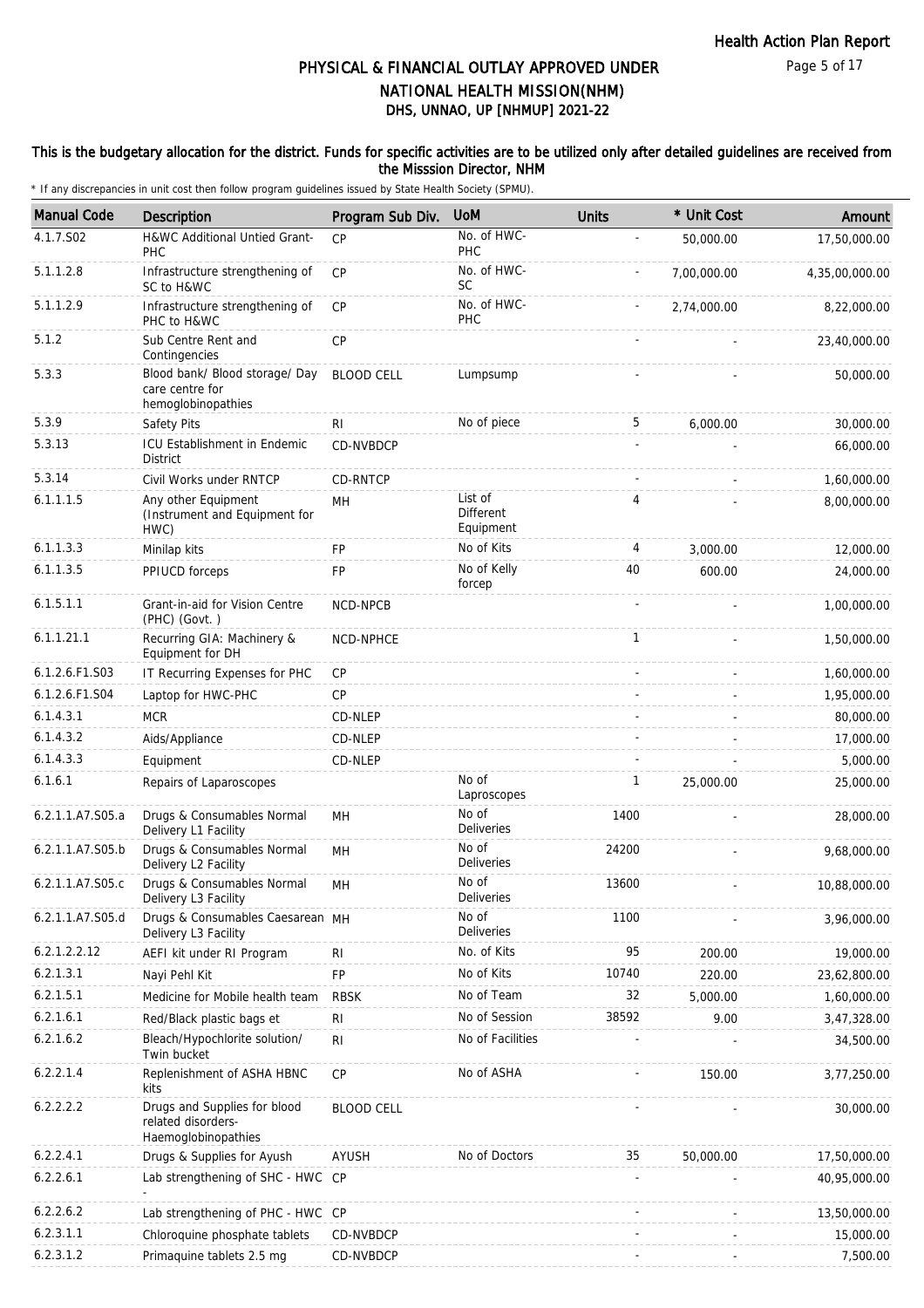### This is the budgetary allocation for the district. Funds for specific activities are to be utilized only after detailed guidelines are received from the Misssion Director, NHM

| <b>Manual Code</b> | <b>Description</b>                                                                                         | Program Sub Div. | <b>UoM</b>                                             | <b>Units</b>   | * Unit Cost | Amount         |
|--------------------|------------------------------------------------------------------------------------------------------------|------------------|--------------------------------------------------------|----------------|-------------|----------------|
| 6.2.3.1.3          | Primaquine tablets 7.5 mg                                                                                  | CD-NVBDCP        |                                                        |                |             | 15,000.00      |
| 6.2.3.1.12         | RDT Malaria - bi-valent (For Non CD-NVBDCP<br>Project states)                                              |                  |                                                        |                |             | 2,13,500.00    |
| 6.2.3.2.1          | Supportive drugs, lab. Reagents                                                                            | CD-NLEP          |                                                        |                |             | 13,000.00      |
| 6.2.3.3.1          | Laboratory Materials                                                                                       | CD-RNTCP         |                                                        |                |             | 24,95,800.00   |
| 6.2.3.3.2          | Procurement of Drugs                                                                                       | CD-RNTCP         |                                                        |                |             | 11,60,000.00   |
| 6.2.4.1.1          | Assistance for<br>consumables/drugs/medicines to<br>the Govt./District Hospital for<br>Cat sx etc          | NCD-NPCB         | No of Cases                                            |                |             | 19,18,920.00   |
| 6.2.4.5.1          | Drugs & Consumables for NCD<br>Management (incl. Diabetes,<br>Hypertension, Strokes etc)for<br>whole dist. | NCD-NPCDCS       |                                                        | $\mathbf{1}$   |             | 2,00,000.00    |
| 6.2.4.5.3          | Drugs & Diagnostic for NCD<br>Management incl. Diabetes,<br>Hypertension, Strokes etc                      | NCD-NPCDCS       |                                                        |                |             | 4,20,000.00    |
| 6.2.4.5.6          | Drugs & supplies for Universal<br>Screening of NCDs                                                        | NCD-NPCDCS       |                                                        | $\mathbf{1}$   |             | 48,72,000.00   |
| 6.1.3.2.a.S02      | Free Diagnostics for Pregnant<br>women under JSSK- AVD for for<br>HIV & Syphilis at VHNDs                  | MН               | No of ANC                                              | 305            |             |                |
| $6.1.3.2.a.$ SO3   | Free Diagnostics for Pregnant<br>women under JSSK-MH                                                       | MН               | No of ANC                                              | 57500          |             | 5,75,000.00    |
| 6.1.3.2.b          | Free Diagnostics for Sick infants<br>under JSSK                                                            | <b>CH</b>        | No of Units                                            | $\mathbf{1}$   |             | 1,20,000.00    |
| 6.3.1.S03          | Any other (please specify)                                                                                 |                  |                                                        |                |             | 84,00,000.00   |
| 7.5.1              | Tribal Patient Support &<br><b>Transportation Charges</b>                                                  | CD-RNTCP         |                                                        |                |             | 1,37,500.00    |
| 7.5.2              | Sample collecton &<br>transportation charges                                                               | CD-RNTCP         |                                                        |                |             | 4,11,975.00    |
| 8.1.1.1            | ANMs - MH                                                                                                  | MН               | No of MH ANM                                           | 66             |             | 1,42,17,732.00 |
| 8.1.1.1.S01        | ANM For New Sub-Center - CP                                                                                | CP               |                                                        |                |             | 34,64,572.00   |
| 8.1.1.2.S03        | Staff Nurses-CD-NVBDCP-AES/JE CD-NVBDCP                                                                    |                  |                                                        | 44             |             | 52,80,000.00   |
| 8.1.1.2.S05        | <b>Staff Nurses-MH</b>                                                                                     | MН               | No of MH<br><b>Staff Nurse</b>                         | 85             |             | 2,50,69,149.00 |
| 8.1.1.2.S11        | Staff Nurse HWC - CP                                                                                       | <b>CP</b>        |                                                        |                |             | 54, 38, 363.00 |
| 8.1.1.2.S12        | Staff Nurses HWC - MH                                                                                      | MH               |                                                        | 12             |             | 14,40,936.00   |
| 8.1.1.5.S03        | Laboratory Technicians -NPPCF                                                                              | NCD-NPPCF        |                                                        |                |             | 1,32,000.00    |
| 8.1.1.5.S04        | Laboratory Technicians - RNTCP                                                                             | CD-RNTCP         |                                                        |                |             | 3,19,848.00    |
| 8.1.1.6.S05        | OT Technician                                                                                              | <b>MIS</b>       | No of MH OT<br>technician                              |                |             | 10,58,400.00   |
| 8.1.1.10.S02       | Physiotherapist/ Occupational<br>Therapist-CD-NLEP                                                         | CD-NLEP          |                                                        |                |             | 4,61,286.00    |
| 8.1.1.12.S02       | Para Medical Worker CD-NLEP                                                                                | CD-NLEP          |                                                        |                |             | 35,42,616.00   |
| 8.1.2.1.S04        | Obstetricians and Gynaecologists MH<br>$-MH$                                                               |                  | No of MH<br>Obstetricians<br>and<br>Gynaecologist<br>S |                |             | 64,80,000.00   |
| 8.1.2.3.S05        | Anaesthetists -MH                                                                                          | MH               | No of MH<br>Anesthetic                                 |                |             | 43,20,000.00   |
| 8.1.3.10.S01       | FRU Operationalization for<br>Gynae & anesthetist specialist on<br>call from govt sector                   | MН               | No of C<br>Section                                     | 14             |             | 42,000.00      |
| 8.1.3.10.S02       | FRU Operationalization<br>Gynecologists specialist on call<br>from pvt sector                              | MH               | No of C<br>Section                                     | $\overline{7}$ |             | 31,500.00      |
| 8.1.3.10.S03       | FRU Operationalization                                                                                     | MH               | No of C                                                | 7              |             | 21,000.00      |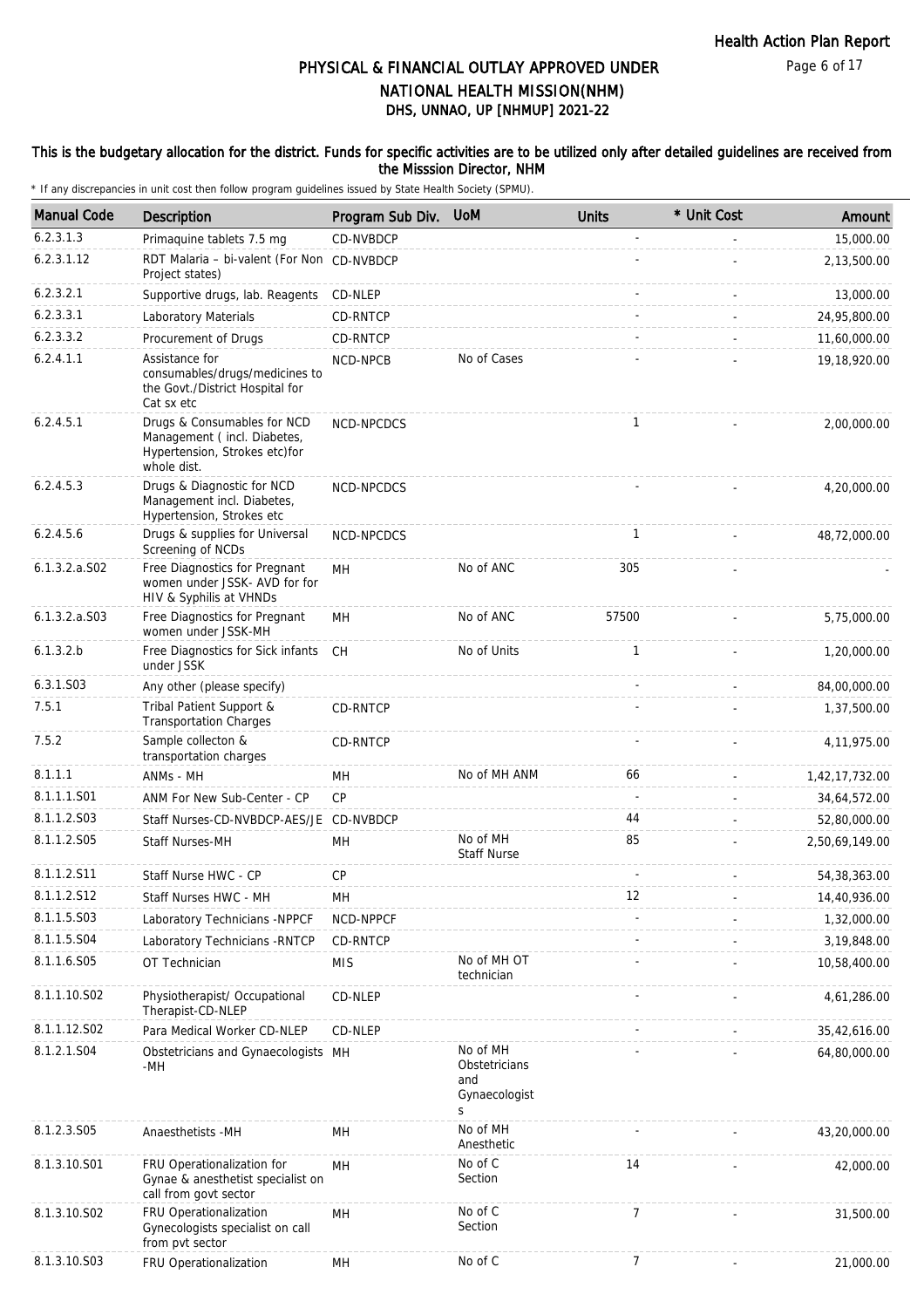### This is the budgetary allocation for the district. Funds for specific activities are to be utilized only after detailed guidelines are received from the Misssion Director, NHM

| <b>Manual Code</b> | Description                                                 | Program Sub Div. | <b>UoM</b>                     | <b>Units</b>   | * Unit Cost | Amount         |
|--------------------|-------------------------------------------------------------|------------------|--------------------------------|----------------|-------------|----------------|
|                    | anesthetist specialist on call for<br>from pvt sector       |                  | Section                        |                |             |                |
| 8.1.5.S03          | Medical Officers - MH                                       | MH               | No of MH LMO                   |                |             | 28,74,000.00   |
| 8.1.6.1            | <b>AYUSH MOS</b>                                            | <b>AYUSH</b>     |                                | 35             |             | 1,79,79,129.00 |
| 8.1.6.2            | Pharmacist - AYUSH                                          | AYUSH            |                                | 15             |             | 30,63,743.00   |
| 8.1.7.1.1          | MOs-AYUSH                                                   | <b>RBSK</b>      |                                | 54             |             | 2,43,41,664.00 |
| 8.1.7.1.2.S02      | MOs-Dental MO/ BDS                                          | <b>RBSK</b>      |                                | 10             |             | 71,35,800.00   |
| 8.1.7.1.3          | <b>Staff Nurse</b>                                          | <b>RBSK</b>      |                                | 21             |             | 70,64,064.00   |
| 8.1.7.1.4          | ANM                                                         | <b>RBSK</b>      |                                | 11             |             | 9,35,220.00    |
| 8.1.7.1.5.S01      | Para Medical Worker                                         | <b>RBSK</b>      |                                | 26             |             | 62,97,408.00   |
| 8.1.7.1.5.S02      | Pharmacists                                                 | <b>RBSK</b>      |                                | 6              |             | 9,39,638.00    |
| 8.1.7.2.1.S01      | Paediatrician                                               | <b>RBSK</b>      |                                | $\mathbf{1}$   |             | 6,00,000.00    |
| 8.1.7.2.2.S01      | MO MBBS                                                     | <b>RBSK</b>      |                                | $\mathbf{1}$   |             | 3,60,000.00    |
| 8.1.7.2.3.S01      | MO, Dental                                                  | <b>RBSK</b>      |                                | 1              |             | 3,00,000.00    |
| 8.1.7.2.4          | <b>Staff Nurse</b>                                          | <b>RBSK</b>      |                                | $\overline{2}$ |             | 3,00,000.00    |
| 8.1.7.2.5          | Physiotherapist                                             | <b>RBSK</b>      |                                | $\mathbf{1}$   |             | 1,80,000.00    |
| 8.1.7.2.6          | Audiologist & speech therapist                              | <b>RBSK</b>      |                                | 1              |             | 2,40,000.00    |
| 8.1.7.2.7          | Psychologist                                                | <b>RBSK</b>      |                                | $\mathbf{1}$   |             | 2,10,000.00    |
| 8.1.7.2.8          | Optometrist                                                 | <b>RBSK</b>      |                                | $\mathbf{1}$   |             | 1,80,000.00    |
| 8.1.7.2.9          | Early interventionist cum special<br>educator               | <b>RBSK</b>      |                                | 1              |             | 2,10,000.00    |
| 8.1.7.2.10         | Social worker                                               | <b>RBSK</b>      |                                | $\mathbf{1}$   |             | 1,80,000.00    |
| 8.1.7.2.12.S01     | Dental Technician                                           | <b>RBSK</b>      |                                | 1              |             | 1,50,000.00    |
| 8.1.8.1            | <b>Medical Officers</b>                                     | CH               | No. of Mos                     | $\mathbf{1}$   |             | 7,56,000.00    |
| 8.1.8.2            | <b>Staff Nurse</b>                                          | CH               | No. of SNs                     | 4              |             | 14,35,567.00   |
| 8.1.8.3            | Cook cum caretaker                                          | <b>CH</b>        | No. of Cook<br>cum Caretaker   | $\overline{2}$ |             | 3,24,590.00    |
| 8.1.8.5            | Feeding demonstrator for NRC                                | CH               | No. of FDs                     | $\mathbf{1}$   |             | 3,19,675.00    |
| 8.1.9.1.S01        | Paediatrician SNCU-CH                                       | <b>CH</b>        | No. of<br>Peadiatrician        | 3              |             | 50,40,000.00   |
| 8.1.9.3.S01        | Staff Nurse - SNCU/KMC                                      | CH               | No. of SNs                     | 12             |             | 39,89,106.00   |
| 8.1.9.3.SO2        | Staff Nurse -NBSU                                           | <b>CH</b>        | No. of SNs                     | 12             |             | 29, 33, 798.00 |
| 8.1.9.6.S02        | Others- SNCU Staff ( Ward<br>Aaya/ Cleaner/ Security Guard) | CH               |                                | 9              |             | 16,09,484.00   |
| 8.1.9.6.S03        | Others- SNCU Staff DEO                                      | СH               | no. of Posts                   | $\mathbf{1}$   |             | 2,49,046.00    |
| 8.1.12.1           | Mid-level Service Provider                                  | <b>CP</b>        |                                |                |             | 97,41,105.00   |
| 8.1.12.2           | Performance incentive for Mid-<br>level service providers   | CP               | No. of HWC-<br>CHO             |                | 15,000.00   | 66,71,250.00   |
| 8.1.13.1.S03       | Counsellor - RMNCHA-FW                                      | FP               | No of<br>Counsellors/m<br>onth | 4              | 15,073.00   | 8,55,871.00    |
| 8.1.13.5           | Audiometrician/ Audiologist-<br>NCD-NPPCD                   | NCD-NPPCD        |                                |                |             | 3,96,900.00    |
| 8.1.13.10          | TBHV-CD-RNTCP                                               | CD-RNTCP         |                                |                |             | 22,99,000.00   |
| 8.1.13.18          | Audiometrics Asstt.NCD-NPPCD                                | NCD-NPPCD        |                                |                |             | 1,98,450.00    |
| 8.1.13.19          | Instructor for Hearing Imapired<br>Children-NCD-NPPCD       | NCD-NPPCD        |                                |                |             | 1,89,000.00    |
| 8.1.13.22.S03      | Dietician/ Nutritionist UPHSSP                              | <b>HS</b>        |                                |                |             | 4,08,870.00    |
| 8.1.13.22.S04      | Lab Technician UPHSSP                                       | <b>HS</b>        |                                |                |             | 5,08,258.00    |
| 8.1.13.22.S07      | Rogi Sahayata Kendra Manager                                | QA               |                                | 2              |             | 4,65,600.00    |
| 8.1.13.22.S09      | Staff Nurse UPHSSP                                          | <b>HS</b>        |                                |                |             | 40,86,193.00   |
| 8.1.13.22.S13      | Rogi Sahayata Kendra Operator                               | QA               |                                | 2              |             | 3,44,687.00    |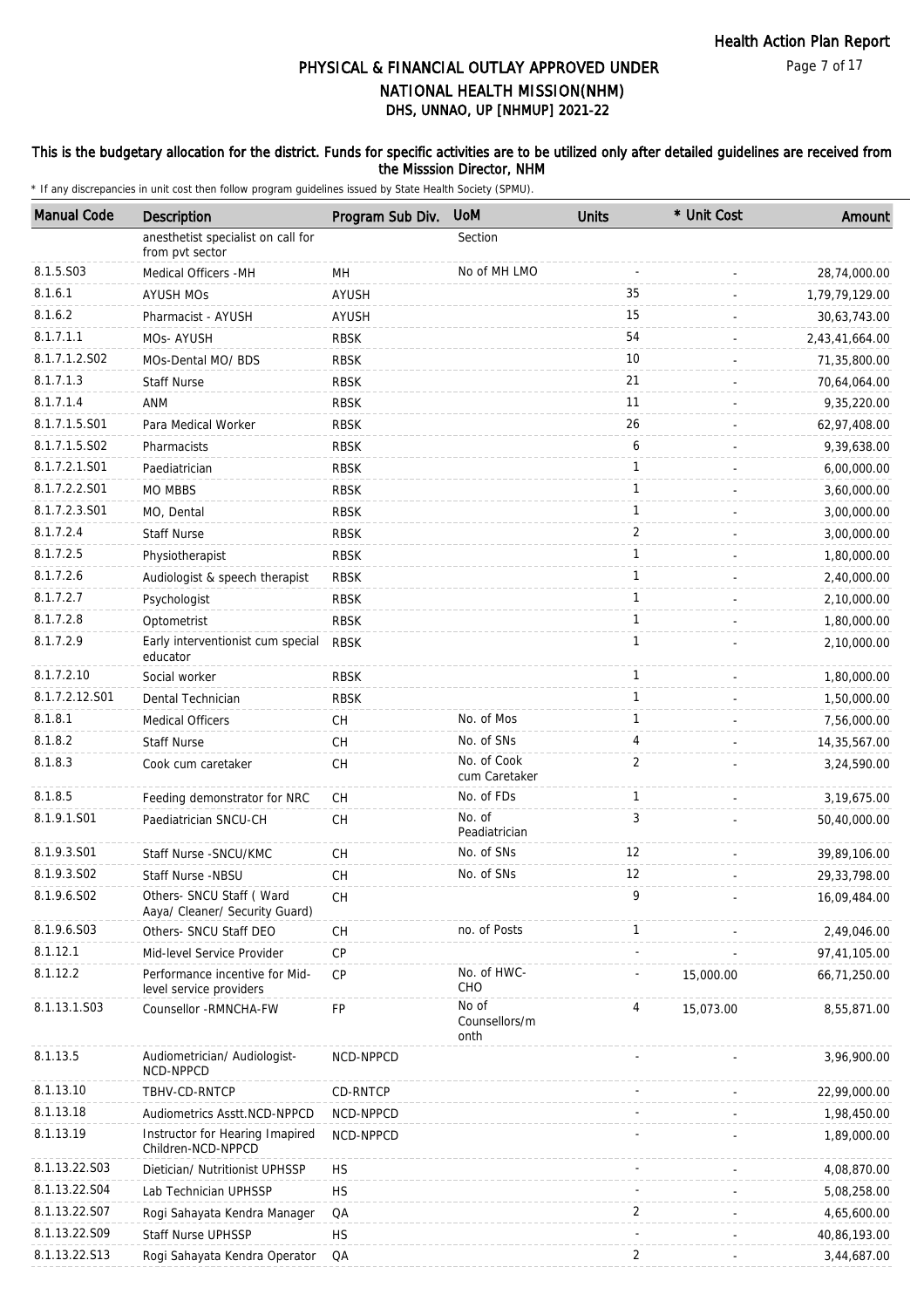### This is the budgetary allocation for the district. Funds for specific activities are to be utilized only after detailed guidelines are received from the Misssion Director, NHM

| <b>Manual Code</b> | Description                                                                                  | Program Sub Div.  | <b>UoM</b>                      | <b>Units</b> | * Unit Cost  | Amount       |
|--------------------|----------------------------------------------------------------------------------------------|-------------------|---------------------------------|--------------|--------------|--------------|
| 8.1.13.22.S14      | Ward Aaya/Boy UPHSSP                                                                         | <b>HS</b>         |                                 |              |              | 8,24,319.00  |
| 8.1.14.1.S01       | MO (Blood Bank)                                                                              | <b>BLOOD CELL</b> |                                 |              |              | 3,60,000.00  |
| 8.1.14.2           | <b>Staff Nurse</b>                                                                           | <b>BLOOD CELL</b> |                                 |              |              | 1,71,500.00  |
| 8.1.14.4.S02       | Lab Technician (BB)                                                                          | <b>BLOOD CELL</b> |                                 |              |              | 6,10,000.00  |
| 8.1.14.5.S01       | Others- Counsellor                                                                           | <b>BLOOD CELL</b> |                                 |              |              | 3,31,000.00  |
| 8.1.14.5.S02       | Others- Lab Technicians                                                                      | <b>BLOOD CELL</b> |                                 |              |              | 2,18,000.00  |
| 8.1.14.5.S03       | Others-Lab Attendant                                                                         | <b>BLOOD CELL</b> |                                 |              |              | 4,48,000.00  |
| 8.1.14.5.S05       | Others-Lab Attendant - BSU                                                                   | <b>BLOOD CELL</b> |                                 |              |              | 1,01,000.00  |
| 8.1.16.2.S01       | <b>Cold Chain Handlers</b>                                                                   | RI.               |                                 |              |              | 1,70,467.00  |
| 8.1.16.6.S01       | Data Entry Operator BB                                                                       | <b>BLOOD CELL</b> |                                 |              |              | 1,44,000.00  |
| 8.1.16.7.S02       | Sweeper- NCD- Blood bank                                                                     | <b>BLOOD CELL</b> |                                 |              |              | 1,44,000.00  |
| 8.1.16.7.S03       | Sweeper-NCD-Blood Storage<br>Unit                                                            | <b>BLOOD CELL</b> |                                 |              |              | 1,44,000.00  |
| 8.1.16.7.S05       | Cleaner -NRC                                                                                 | СH                | no. of Posts                    | $\mathbf{1}$ |              | 1,78,831.00  |
| 8.4.1              | Additional Allowances/<br>Incentives to Medical Officers                                     | MH                |                                 | 3            |              | 72,000.00    |
| 8.4.7              | Incentive to provider for PPIUCD FP<br>services @Rs 150 per PPIUCD<br>insertion              |                   | No of Cases                     | 5036         | 150.00       | 7,55,400.00  |
| 8.4.8              | Incentive to provider for PAIUCD FP<br>Services @Rs 150 per PAIUCD<br>insertion              |                   | No of Cases                     | 14           | 150.00       | 2,100.00     |
| 8.4.9              | Team based incentives for<br>Health & Wellness Centers<br>(H&WC Sub Center)                  | <b>CP</b>         | No of HWC                       |              | 11,000.00    | 48,92,250.00 |
| 8.4.10             | Team based incentives for<br>Health & Wellness Centers<br>(H&WC PHC)                         | CP                | No of HWC                       |              | 11,000.00    | 20,05,250.00 |
| 8.4.11             | Incentives under NVHCP for MO, CD-NVHCP<br>Pharmacist and LT                                 |                   |                                 |              |              | 22,200.00    |
| 8.4.12.S01         | HRP identification and follow up<br>for ANM                                                  | MН                | No of HRP                       | 2300         | 200.00       | 4,60,000.00  |
| 8.4.12.S03         | Performance based Incentives to FP<br>RMNCHA Counselors in Family<br>Planning                |                   | No of Cases                     | 406          | 50.00        | 20,300.00    |
| 8.4.12.S04         | RI Cold chain handlers incentive RI                                                          |                   | Lumpsump                        | 22           | 2,400.00     | 6,33,600.00  |
| 9.2.1.1.7          | Training of Staff Nurses/ANMs /<br>LHVs in SBA                                               | Nursing           |                                 | 1            | 10,86,520.00 | 10,86,520.00 |
| 9.2.1.1.13.S01     | Training of Medical Officers in<br>safe abortion-For Mos                                     | FP                | No of Batch                     | 5            | 1,30,800.00  | 6,54,000.00  |
| 9.2.1.1.13.S02     | Training of Medical Officers in<br>safe abortion-For Obs&Gynae                               | FP                | No of Batch                     | $\mathbf{1}$ | 63,480.00    | 63,466.00    |
| 9.2.1.2.4          | Orienation activities on vitamin A CH<br>supplemenation and Anemia<br>Mukta Bharat Programme |                   | No of Batch                     | 30           |              | 1,07,186.00  |
| 9.2.1.2.20         | Orientation on National<br>Deworming Day                                                     | <b>RKSK</b>       | per participant                 | 100          | 100.00       | 1,99,560.00  |
| 9.2.1.3.2.S01      | <b>Qtr.Review/orientation meeting</b><br>at Block Level for ANM                              | <b>FP</b>         | No of<br>Orientation<br>meeting | 64           | 1,000.00     | 64,000.00    |
| 9.2.1.3.23         | Training of Medical officers<br>(Injectible Contraceptive<br>Trainings)                      | <b>FP</b>         | No of Batch                     | $\mathbf{1}$ | 41,800.00    | 41,800.00    |
| 9.2.1.3.24         | Training of AYUSH doctors<br>(Injectible Contraceptive<br>Trainings)                         | <b>FP</b>         | No of Batch                     | $\mathbf{1}$ | 22,800.00    | 22,800.00    |
| 9.2.1.3.25         | Training of Nurses (Staff<br>Nurse/LHV/ANM) (Injectible<br>Contraceptive Trainings)          | FP                | No of Batch                     | $\mathbf{1}$ | 35,800.00    | 35,800.00    |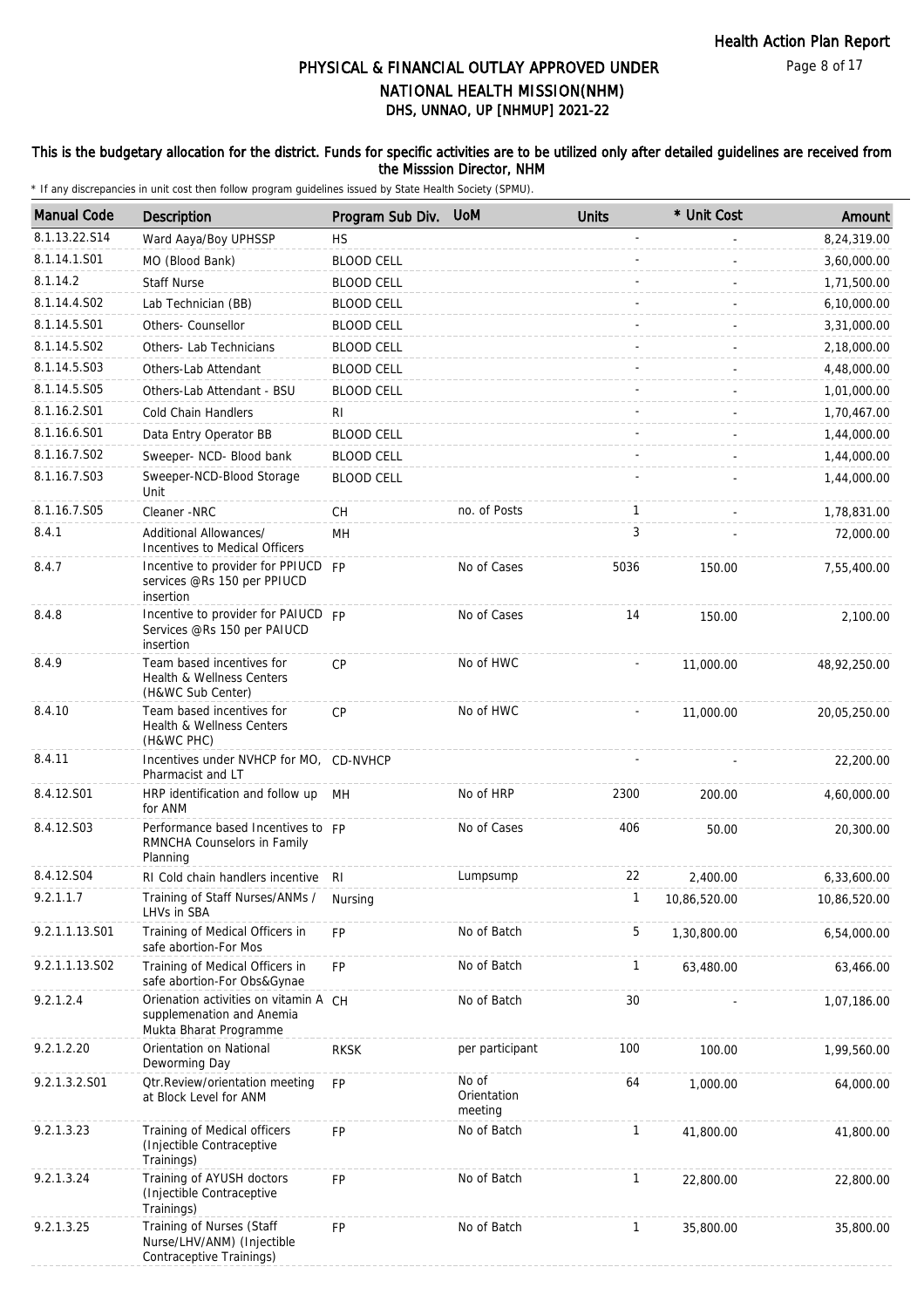#### This is the budgetary allocation for the district. Funds for specific activities are to be utilized only after detailed guidelines are received from the Misssion Director, NHM

| <b>Manual Code</b> | Description                                                                                                             | Program Sub Div. | <b>UoM</b>            | <b>Units</b> | * Unit Cost | Amount       |
|--------------------|-------------------------------------------------------------------------------------------------------------------------|------------------|-----------------------|--------------|-------------|--------------|
| 9.2.1.3.27.S01     | FP-LMIS training-Urban Staffs<br>and others                                                                             | FP               |                       | 1            | 46,900.00   | 46,900.00    |
| 9.2.1.3.27.S02     | FP-LMIS training- ASHA Sangni<br>Refresher                                                                              | <b>FP</b>        |                       | 4            | 4,900.00    | 19,600.00    |
| 9.2.1.4.13.C       | Any other (please specify) Kishor RKSK<br>Swasyhya Manch                                                                |                  | No of Events          | 34           | 5,000.00    | 1,70,000.00  |
| 9.2.1.7.1.S01      | Training under Immunisation-<br><b>CCH</b>                                                                              | R <sub>1</sub>   | Lumpsump              |              |             | 75,400.00    |
| 9.2.1.7.1.S02      | Training under Immunisation-<br>Data Handler                                                                            | R <sub>1</sub>   | Lumpsump              |              |             | 8,500.00     |
| 9.2.1.7.1.S03      | Training under Immunisation-<br><b>Health Worker</b>                                                                    | R <sub>1</sub>   | Lumpsump              |              |             | 3,23,400.00  |
| 9.2.2.6.3          | Kayakalp Trainings                                                                                                      | QA               | <b>Districts</b>      | $\mathbf{1}$ | 33,000.00   | 33,000.00    |
| 9.2.2.7.2          | Training cum review meeting for MIS<br>HMIS & MCTS at District level                                                    |                  | No of<br>Participants |              |             | 73,260.00    |
| 9.2.2.7.3          | Training cum review meeting for MIS<br>HMIS & MCTS at Block level                                                       |                  | No of<br>Participants |              |             | 2,67,600.00  |
| 9.2.2.8.2          | Multi-skilling of ASHA, MPW ay<br>HWCs (SHC & PHC)                                                                      | <b>CP</b>        | Lumpsump              |              |             | 17,80,000.00 |
| 9.2.2.8.5.S01      | Training of MPW and Asha                                                                                                | <b>CP</b>        |                       |              |             | 3,50,000.00  |
| 9.2.2.8.5.S02      | Training of MO and SN                                                                                                   | <b>CP</b>        |                       |              |             | 6,12,500.00  |
| 9.2.2.8.5.S03      | Cost of Yoga Sessions                                                                                                   | CP               |                       |              |             | 5,47,500.00  |
| 9.2.3.1.5          | Data Managers (2days)                                                                                                   | CD-IDSP          |                       |              |             | 18,400.00    |
| 9.2.3.2.1          | Training / Capacity Building<br>(Malaria)                                                                               | CD-NVBDCP        |                       |              |             | 67,200.00    |
| 9.2.3.4.1          | Trainings under RNTCP                                                                                                   | CD-RNTCP         |                       |              |             | 3,90,000.00  |
| 9.2.3.4.2          | CME (Medical Colleges)                                                                                                  | CD-RNTCP         |                       |              |             | 50,000.00    |
| 9.2.3.5.5          | 1 day training of DEO of the<br>Treatment sites (MTC/TCs)                                                               | CD-NVHCP         |                       |              |             | 3,000.00     |
| 9.2.4.2.1          | Training of PHC Medical Officers, NCD-NMHP<br>Nurses, Paramedical Workers &<br>Other Health Staff working<br>under NMHP |                  | No of Distrcts        | $\mathbf{1}$ |             | 50,000.00    |
| 9.2.4.3.1          | Training of doctors and staff at<br>DH Level under NPHCE                                                                | NCD-NPHCE        |                       | $\mathbf{1}$ |             | 40,000.00    |
| 9.2.4.4.1          | Trainings for District Tobacco<br><b>Control Centre</b>                                                                 | NCD-NTCP         |                       | $\mathbf{1}$ |             | 1,00,000.00  |
| 9.2.4.5.2          | District NCD Cell                                                                                                       | NCD-NPCDCS       |                       | $\mathbf 1$  |             | 2,00,000.00  |
| 9.2.4.9            | Trainings of Medical Officers,<br>Health Workers and Programme<br>officers under NPCCHH                                 | NCD-NPCCHH       |                       | 1            |             | 70,000.00    |
| 9.5.29.13.S04.02   | Scaling up Nurse Mentoring<br>Program Honorarium                                                                        | Nursing          |                       | $\mathbf{1}$ |             | 9,60,000.00  |
| 9.5.29.13.S04.03   | Scaling up Nurse Mentoring<br>Program Yearly TA DA                                                                      | Nursing          |                       | $\mathbf{1}$ |             | 48,000.00    |
| 9.5.29.13.S04.04   | Scaling up Nurse Mentoring<br>Program Register                                                                          | Nursing          |                       | $\mathbf{1}$ |             | 4,000.00     |
| 9.2.3.6.1          | Trainings of Medical Officers and CD-NRCP<br>Health Workers under NRCP                                                  |                  |                       |              |             | 96,600.00    |
| 10.1.1.S01         | Community Base Maternal death MH<br>Review                                                                              |                  | No of CBMDR           | 186          |             | 1,11,600.00  |
| 10.1.1.S02         | Incentive for Ist Responder<br>Maternal Death                                                                           | MН               | No of<br>Responder    | 56           |             | 56,000.00    |
| 10.1.2             | Child Death Review                                                                                                      | <b>CH</b>        | No of Distrcts        | $\mathbf{1}$ |             | 12,07,800.00 |
| 10.2.6.1           | a) Additional MF Survey                                                                                                 | CD-NVBDCP        |                       |              |             | 70,000.00    |
| 11.1.2.4.S01       | Celebration of New Born Care<br>Week                                                                                    | <b>IEC</b>       | No of Distrcts        |              | 25,000.00   | 25,000.00    |
| 11.1.2.4.S02       | Celebration of Breastfeeding<br>Week                                                                                    | IEC              |                       |              | 40,000.00   | 40,000.00    |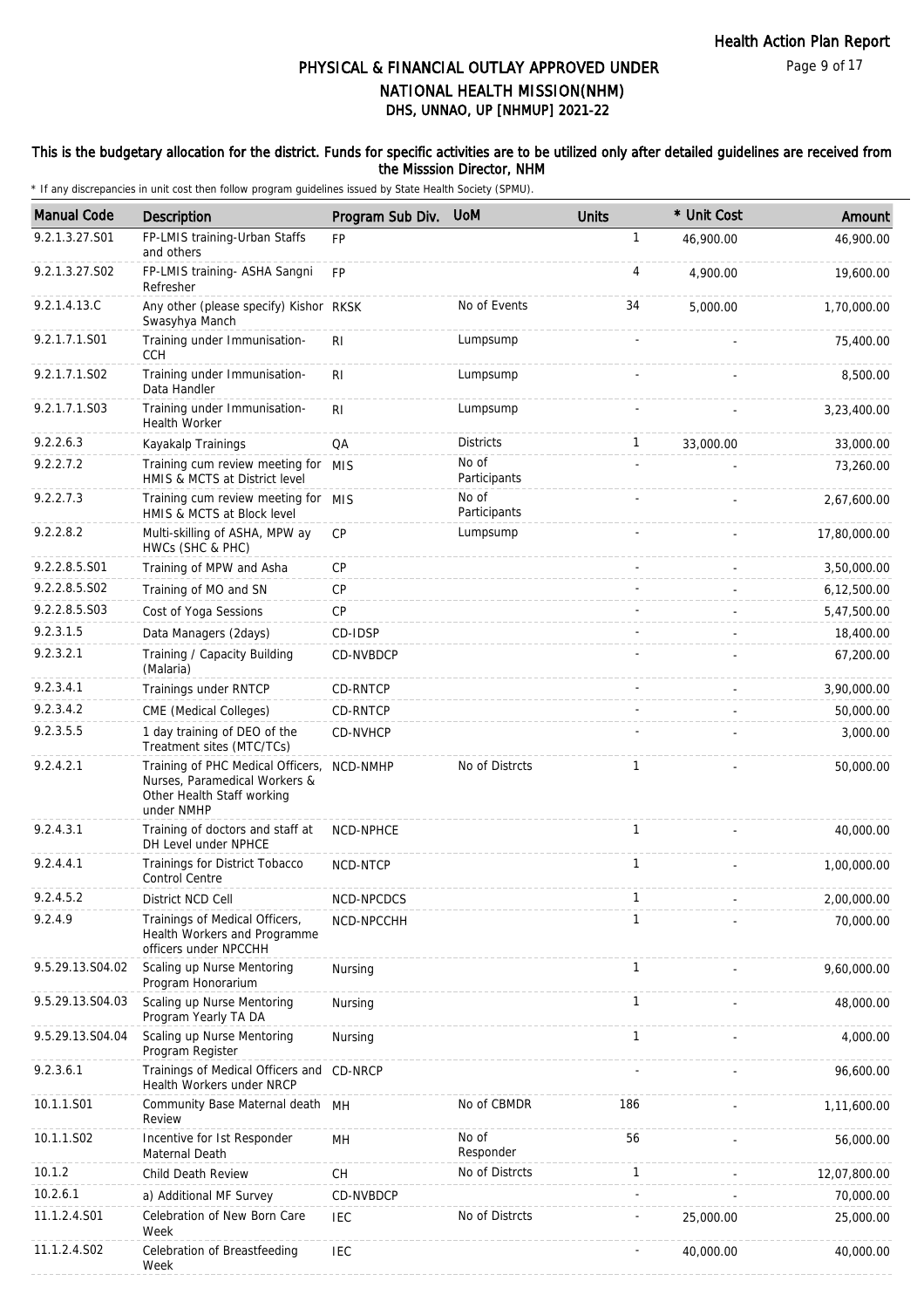#### This is the budgetary allocation for the district. Funds for specific activities are to be utilized only after detailed guidelines are received from the Misssion Director, NHM

| <b>Manual Code</b> | Description                                                                                                                                                 | Program Sub Div.  | <b>UoM</b>          | <b>Units</b> | * Unit Cost    | Amount       |
|--------------------|-------------------------------------------------------------------------------------------------------------------------------------------------------------|-------------------|---------------------|--------------|----------------|--------------|
| 11.2.1.1           | Media Mix of Mid Media/ Mass<br>Media                                                                                                                       | <b>IEC</b>        |                     | 17           |                | 90,000.00    |
| 11.1.3.1           | Media Mix of Mid Media/ Mass<br>Media                                                                                                                       | <b>IEC</b>        |                     |              |                | 48,000.00    |
| 11.1.3.3           | IEC & promotional activities for<br>World Population Day<br>celebration                                                                                     | <b>FP</b>         | No of Events        | 17           |                | 2,24,000.00  |
| 11.1.3.4           | IEC & promotional activities for<br>Vasectomy Fortnight celebration                                                                                         | <b>FP</b>         | No of Events        | 17           |                | 1,64,000.00  |
| 11.1.3.6           | Any Other IEC/BCC activities FP                                                                                                                             | <b>IEC</b>        |                     |              | $\overline{a}$ | 25,315.00    |
| 11.1.5.2           | Any other IEC/BCC activities<br>(Wall Painting, Banner & Poster)                                                                                            | R <sub>1</sub>    | Lumpsump            |              |                | 2,18,970.00  |
| 11.1.6.1.S01       | Creating awareness on declining FP<br>sex ratio issue (PNDT)- Block<br>Level                                                                                |                   | No of Events        | 16           | 10,000.00      | 1,60,000.00  |
| 11.1.6.1.S02       | Creating awareness on declining FP<br>sex ratio issue (PNDT)- District<br>Level                                                                             |                   | No of Events        | $\mathbf{1}$ | 25,000.00      | 25,000.00    |
| 11.1.7.1           | Health Education & Publicity for<br><b>NIDDCP</b>                                                                                                           | NCD-NIDDCP        | <b>Districts</b>    |              |                | 13,000.00    |
| 11.10.1.S04        | <b>VBD Promotional Activities</b>                                                                                                                           | <b>BLOOD CELL</b> |                     |              |                | 15,000.00    |
| 11.2.4             | IEC activities for Health &<br>Wellness centre (H&WC)                                                                                                       | CP                |                     |              |                | 62,00,000.00 |
| 11.3.4             | IEC/BCC under NRCP: Rabies<br>Awareness and DO'S and Don'ts<br>in the event of Animal Bites                                                                 | CD-NRCP           |                     |              |                | 4,98,530.00  |
| 11.3.6             | <b>IEC/BCC under NVHCP</b>                                                                                                                                  | <b>CD-NVHCP</b>   |                     |              |                | 20,000.00    |
| 11.4.7             | <b>IEC on Climate Sensitive</b><br>Diseases at Block, District and<br>State level - Air pollution, Heat<br>and other relevant Climate<br>Sensitive diseases | NCD-NPCCHH        |                     | $\mathbf{1}$ |                | 1,00,000.00  |
| 11.2.7.4           | Places covered with hoardings/<br>bill boards/ signage etc.                                                                                                 | <b>IEC</b>        |                     |              | 4,500.00       | 8,64,000.00  |
| 11.2.7.5           | Usage of Folk media such as<br>Nukkad Natak/ mobile audio<br>visual services/ local radio etc.                                                              | <b>IEC</b>        |                     |              |                | 2,88,000.00  |
| 11.2.7.7           | State-level IEC Campaigns/Other IEC<br><b>IEC Campaigns</b>                                                                                                 |                   |                     |              |                | 3,10,000.00  |
| 11.3.1.1           | IEC/BCC for Malaria                                                                                                                                         | CD-NVBDCP         |                     |              |                | 35,000.00    |
| 11.3.1.2           | IEC/BCC for Social mobilization<br>(Dengue and Chikungunya)                                                                                                 | CD-NVBDCP         |                     |              |                | 20,000.00    |
| 11.3.1.3           | IEC/BCC specific to J.E. in<br>endemic areas                                                                                                                | CD-NVBDCP         |                     |              |                | 50,000.00    |
| 11.3.2.1           | IEC/BCC: Mass media, Outdoor<br>media, Rural media, Advocacy<br>media for NLEP                                                                              | CD-NLEP           |                     |              |                | 98,000.00    |
| 11.3.3.1           | ACSM (State & district)                                                                                                                                     | CD-RNTCP          |                     |              |                | 1,90,000.00  |
| 11.3.3.2           | TB Harega Desh Jeetega<br>Compaign                                                                                                                          | <b>CD-RNTCP</b>   |                     |              |                | 10,000.00    |
| 11.4.2.1           | Translation of IEC material and<br>distribution                                                                                                             | NCD-NMHP          | No of Distrcts      | 1            |                | 4,00,000.00  |
| 11.4.3.2           | Celebration of days-ie<br>International Day for older<br>persons                                                                                            | NCD-NPHCE         |                     | $\mathbf{1}$ |                | 2,00,000.00  |
| 11.4.4.1           | <b>IEC/SBCC for NTCP</b>                                                                                                                                    | NCD-NTCP          |                     | 1            |                | 7,00,000.00  |
| 11.4.5.2           | IEC/BCC for District NCD Cell                                                                                                                               | NCD-NPCDCS        | No of Distrcts      | $\mathbf{1}$ |                | 3,00,000.00  |
| 11.4.5.3           | IEC/BCC activities for Universal<br>Screening of NCDs                                                                                                       | NCD-NPCDCS        | No of Sub<br>Centre | 1            |                | 17,40,000.00 |
| 11.4.9.1.1         | <b>IEC for NPPCD</b>                                                                                                                                        | NCD-NPPCD         | Lumpsump            |              |                | 1,00,000.00  |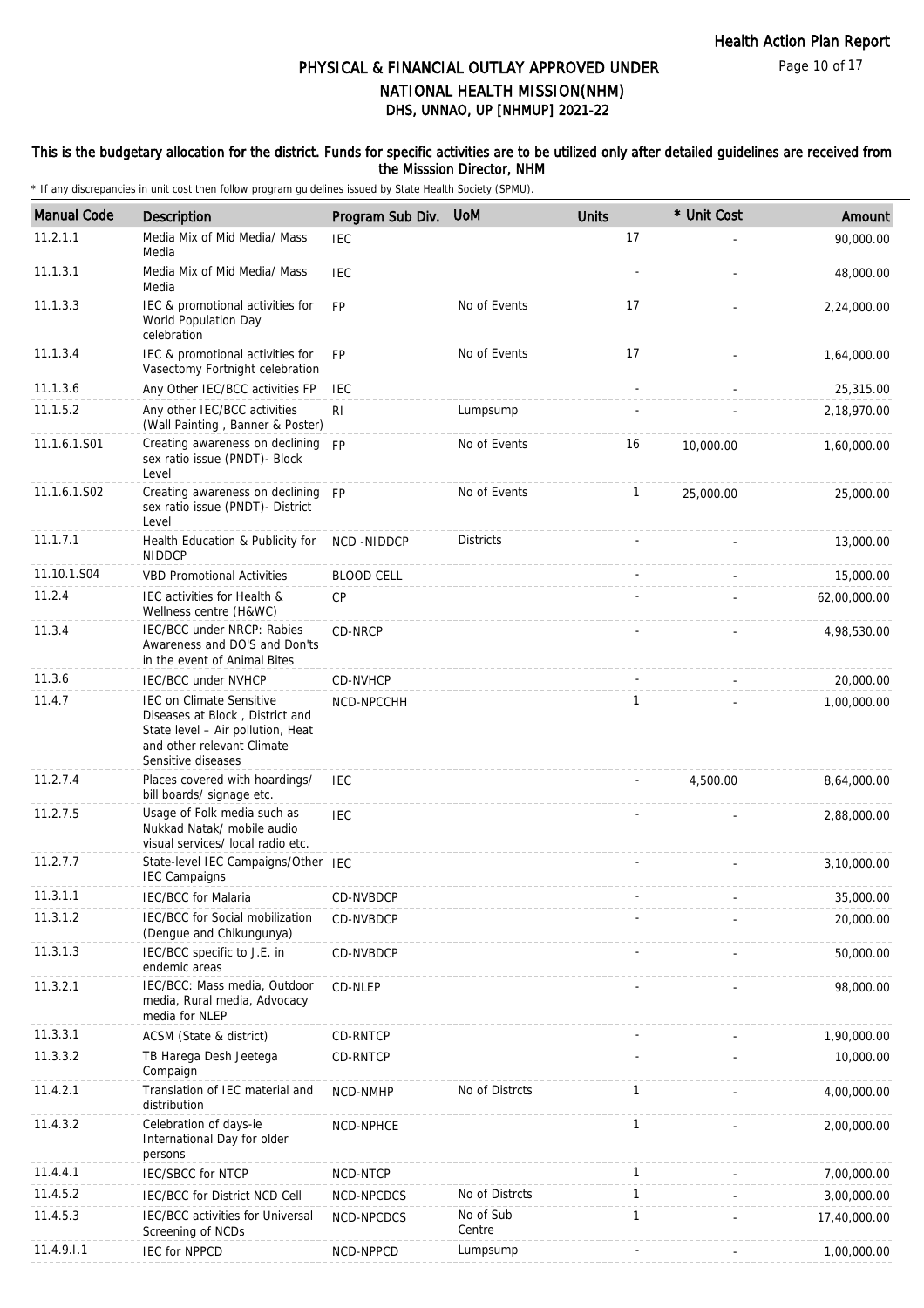Page 11 of 17

## DHS, UNNAO, UP [NHMUP] 2021-22 PHYSICAL & FINANCIAL OUTLAY APPROVED UNDER NATIONAL HEALTH MISSION(NHM)

#### This is the budgetary allocation for the district. Funds for specific activities are to be utilized only after detailed guidelines are received from the Misssion Director, NHM

| <b>Manual Code</b> | <b>Description</b>                                                                                                                                         | Program Sub Div.  | <b>UoM</b>                  | <b>Units</b> | * Unit Cost | Amount       |
|--------------------|------------------------------------------------------------------------------------------------------------------------------------------------------------|-------------------|-----------------------------|--------------|-------------|--------------|
| 11.2.7.2           | <b>Targeting Naturally Occurring</b><br>Gathering of People/ Health Mela                                                                                   | <b>IEC</b>        |                             |              |             | 5.91.000.00  |
| 11.4.11.1          | Health Education & Publicity for<br>National Programme for<br>Fluorosis (State and District<br>Level)                                                      | <b>NCD-NPPCF</b>  | Lumpsump                    |              |             | 2,00,000.00  |
| 12.1.1.1           | Printing of MDR formats                                                                                                                                    | MН                | No of format                | 210          |             | 6,300.00     |
| 12.1.1.2           | Printing of MCP cards, safe<br>motherhood booklets etc.                                                                                                    | MН                | No of MCP<br>card           | 80300        |             | 13,65,100.00 |
| 12.1.1.3           | Printing of labor room registers<br>and casesheets/ LaQshya related<br>printing                                                                            | MH                | No of Case<br>sheet         | 43700        |             | 4,37,000.00  |
| 12.1.1.4           | Printing cost for MAA<br>programme                                                                                                                         | CH                | No of Distrcts              | $\mathbf{1}$ |             | 32,220.00    |
| 12.1.1.5           | Any other (Printing of CAC<br>Format)                                                                                                                      | FP                | No of format                | 250          |             | 37,500.00    |
| 12.1.2.4           | Printing of Child Death Review<br>formats                                                                                                                  | СH                | No of format                | 109260       |             | 54,630.00    |
| 12.1.2.5           | Printing of compliance cards and CH<br>reporting formats for National<br>Iron Plus Initiative-for 6-59<br>months age group and for 5-10<br>years age group |                   | No of Register<br>/ Formats | $\mathbf{1}$ |             | 34,905.00    |
| 12.1.2.6           | Printing of IEC materials and<br>reporting formats etc. for<br>National Deworming Day                                                                      | <b>RKSK</b>       |                             | 13252        |             | 3,41,785.00  |
| 12.1.2.7           | Printing of IEC Materials and<br>monitoring formats for IDCF                                                                                               | CH                | No of Distrcts              | 1            |             | 1,18,000.00  |
| 12.1.2.10          | Printing (SNCU data<br>management)                                                                                                                         | <b>CH</b>         | No of Units                 | 1            |             | 1,00,000.00  |
| 12.1.2.11          | Printing of HBNC referral cards<br>and other formats                                                                                                       | CH                | No of format                | 558827       |             | 2,79,414.00  |
| 12.1.3.3           | Printing of FP Manuals,<br>Guidelines, etc.                                                                                                                | FP                | Lumpsump                    | 1            |             | 2,49,635.00  |
| 12.1.6.1           | Printing and dissemination of<br>Immunization cards, tally sheets,<br>monitoring forms etc.                                                                | RI                | No of<br>Benificieries      | 110889       |             | 11,08,890.00 |
| 12.3.4             | Printing for formats/registers<br>under NVHCP                                                                                                              | CD-NVHCP          |                             |              |             | 5,500.00     |
| 12.3.5.1           | Printing of form P,L, S under<br>IDSP progrm                                                                                                               | CD-IDSP           |                             |              |             | 56,264.00    |
| 12.3.6             | Printing fo formats for<br>monitoring and surrveilence<br><b>NRCP</b>                                                                                      | CD-NRCP           |                             |              |             | 86,870.00    |
| 12.2.8.S02         | Printing of Sub Centre and<br><b>VHSNC Register</b>                                                                                                        | <b>CP</b>         |                             |              |             | 2,29,980.00  |
| 12.2.2.1           | Printing of ASHA diary                                                                                                                                     | CP                | No of ASHA &<br>AF          |              |             | 5,16,250.00  |
| 12.2.2.2           | Printing of ASHA Modules and<br>formats                                                                                                                    | CP                | Lumpsump                    |              |             | 1,06,430.00  |
| 12.2.2.3           | Printing of CBAC format                                                                                                                                    | CP                |                             |              |             | 26,77,720.00 |
| 12.2.3.1           | Printing of cards for screening of<br>children for hemoglobinopathies                                                                                      | <b>BLOOD CELL</b> | Lumpsump                    |              |             | 25,000.00    |
| 12.2.4.1           | Printing of HMIS Formats                                                                                                                                   | <b>MIS</b>        | Lumpsump                    |              |             | 68,136.00    |
| 12.2.4.3           | Printing of MCTS follow-up<br>formats/ services due list/ work<br>plan                                                                                     | <b>MIS</b>        | No of ASHA                  | 2623         |             | 94,424.00    |
| 12.2.5.1           | Printing Activites for Ayushman<br>Bharat H&WC                                                                                                             | CP                | No.of Register              |              |             | 26,700.00    |
| 12.3.1.3           | Printing of recording and<br>reporting forms/registers for                                                                                                 | CD-NVBDCP         |                             |              |             | 25,000.00    |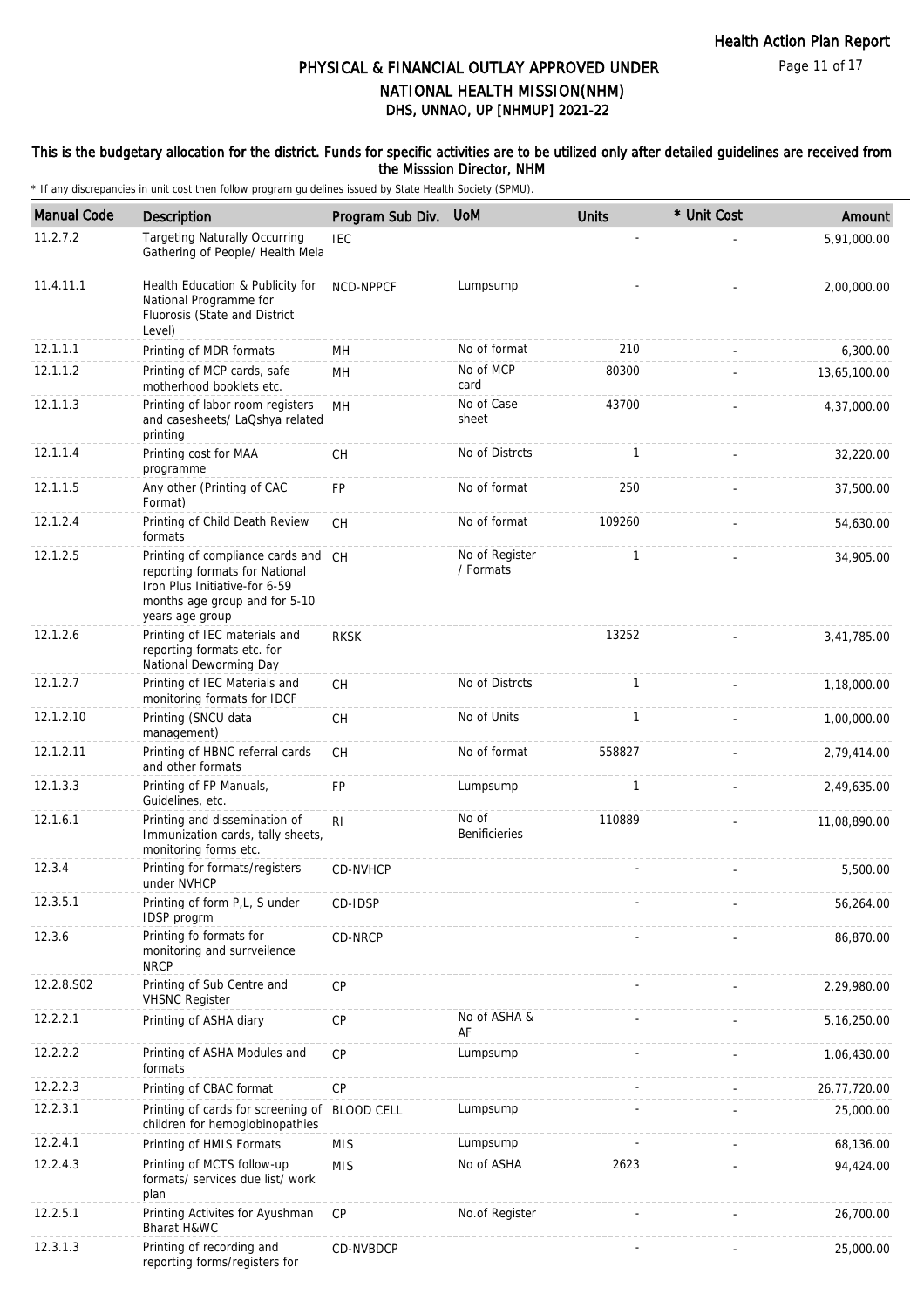#### This is the budgetary allocation for the district. Funds for specific activities are to be utilized only after detailed guidelines are received from the Misssion Director, NHM

| <b>Manual Code</b> | Description                                                                                                         | Program Sub Div. | <b>UoM</b>             | <b>Units</b>   | * Unit Cost | Amount       |
|--------------------|---------------------------------------------------------------------------------------------------------------------|------------------|------------------------|----------------|-------------|--------------|
|                    | Malaria                                                                                                             |                  |                        |                |             |              |
| 12.3.2.1           | Printing works                                                                                                      | CD-NLEP          |                        |                |             | 25,000.00    |
| 12.3.3.1           | Printing (ACSM)                                                                                                     | CD-RNTCP         |                        |                |             | 4,30,000.00  |
| 12.3.3.2           | Printing                                                                                                            | CD-RNTCP         |                        |                |             | 3,40,000.00  |
| 12.4.4.1           | Printing of Challan Books under<br><b>NTCP</b>                                                                      | NCD-NTCP         |                        | 1              |             | 21,000.00    |
| 12.4.5.1           | Patient referral cards at PHC<br>Level                                                                              | NCD-NPCDCS       | No of PHC              | $\mathbf{1}$   |             | 1,32,500.00  |
| 12.4.5.2           | Patient referral cards at Sub-<br>centre level                                                                      | NCD-NPCDCS       |                        |                |             | 4,35,000.00  |
| 13.1.3             | Quality Assurance Certifications,<br>Re-certification (National & State<br>Certification) under NQAS                | QA               |                        | $\mathbf{1}$   |             | 1,26,000.00  |
| 13.2.1             | <b>Assessments</b>                                                                                                  | QA               | No of Units            | $\overline{a}$ | 8,000.00    | 16,000.00    |
| 13.2.2             | Kayakalp Awards                                                                                                     | QA               |                        | 4              |             | 4,50,000.00  |
| 14.1.1.3.S03       | District Logistic Manager                                                                                           | FP               |                        | $\mathbf{1}$   |             | 4,63,050.00  |
| 14.2.3.S02         | Implementation of FP-LMIS<br>District-Transportation Cost                                                           | FP               | Yearly                 | 1              | 74,973.00   | 74,973.00    |
| 14.2.4.1           | Alternative vaccine delivery in<br>hard to reach areas                                                              | R <sub>l</sub>   | No of Session          | 3000           | 200.00      | 6,00,000.00  |
| 14.2.5             | Alternative Vaccine Delivery in<br>other areas                                                                      | R <sub>l</sub>   | No of Session          | 34056          | 90.00       | 30,65,040.00 |
| 14.2.6             | POL for vaccine delivery from<br>State to district and from district<br>to PHC/CHCs                                 | RI               | <b>Districts</b>       | $\mathbf{1}$   | 2,00,000.00 | 2,00,000.00  |
| 14.2.7             | Cold chain maintenance                                                                                              | RI               | No of Points           |                |             | 42,000.00    |
| 14.2.11            | Vehicle Hiring (NTEP)                                                                                               | CD-RNTCP         |                        |                |             | 1,44,000.00  |
| 14.2.13            | Sample transportation cost<br>under NVHCP                                                                           | CD-NVHCP         |                        |                |             | 12,000.00    |
| 14.2.14.S01        | Other Oprational Cost for State,<br>Regional and District Drug Ware<br>Houses                                       | RI.              |                        |                |             | 12,62,148.00 |
| 15.4.2             | Reimbursement for cataract<br>operation for NGO and Private<br>Practitioners                                        | NCD-NPCB         | No of Cases            |                |             | 38,37,840.00 |
| 15.3.3.3           | Private Provider Incentive                                                                                          | CD-RNTCP         |                        |                |             | 4,58,720.00  |
| 15.3.1.2           | Inter-sectoral convergence                                                                                          | CD-NVBDCP        |                        |                |             | 7,000.00     |
| 16.1.1.1.1         | State                                                                                                               | PM               |                        | 43             |             | 12,900.00    |
| 16.1.1.4           | Prepare detailed operational plan RBSK<br>for RBSK across districts<br>(including cost of plan)                     |                  | No of Block            | 16             | 500.00      | 8,000.00     |
| 16.1.1.6           | To develop micro plan at sub-<br>centre level                                                                       | RI               | No of Sub<br>Centre    | 356            | 100.00      | 35,600.00    |
| 16.1.1.7           | For consolidation of micro plans<br>at block level                                                                  | R <sub>l</sub>   | No of Block            | 20             | 1,000.00    | 20,000.00    |
| 16.1.2.1.6         | Review meetings/ workshops<br>under RKSK                                                                            | <b>RKSK</b>      |                        | 2              |             | 16,000.00    |
| 16.1.2.1.7         | RBSK Convergence/Monitoring<br>meetings                                                                             | <b>RBSK</b>      | No of<br>Meetings      | 3              | 500.00      | 24,000.00    |
| 16.1.2.1.12        | NPPCF Coordination Meeting<br>(Newly Selected Districts and<br>On-going Districts)                                  | NCD-NPPCF        | <b>Districts</b>       |                |             | 40,000.00    |
| 16.1.2.1.14        | Quarterly review meetings<br>exclusive for RI at district level<br>with Block MOs, CDPO, and<br>other stake holders | RI               | No. of<br>Participants | 360            |             | 36,000.00    |
| 16.1.2.1.15        | Quarterly review meetings<br>exclusive for RI at block level                                                        | R <sub>l</sub>   | Lumpsump               |                |             | 68,000.00    |
| 16.1.2.1.16        | <b>IDSP Meetings</b>                                                                                                | CD-IDSP          |                        |                |             | 6,000.00     |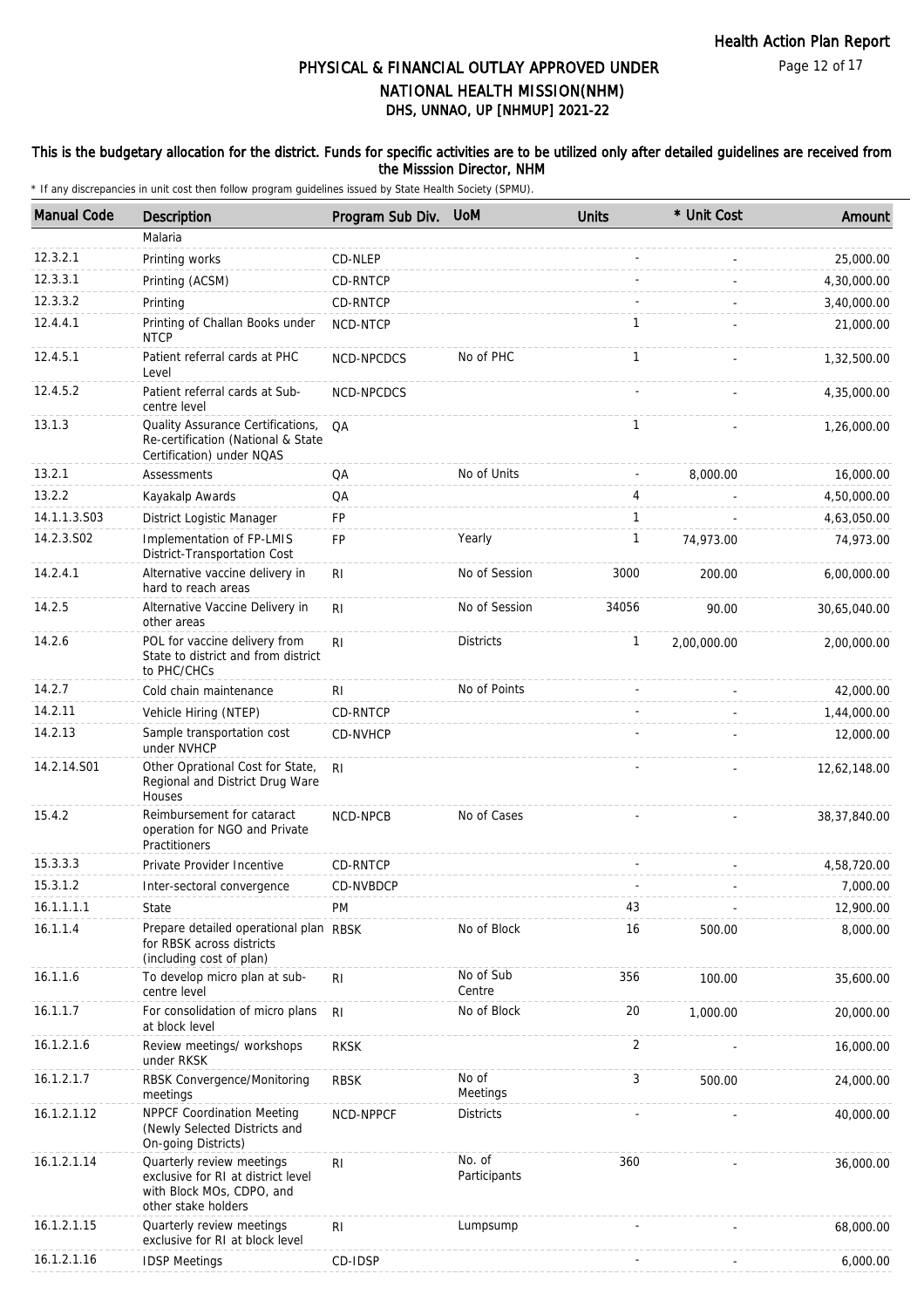Page 13 of 17

## DHS, UNNAO, UP [NHMUP] 2021-22 PHYSICAL & FINANCIAL OUTLAY APPROVED UNDER NATIONAL HEALTH MISSION(NHM)

#### This is the budgetary allocation for the district. Funds for specific activities are to be utilized only after detailed guidelines are received from the Misssion Director, NHM

| <b>Manual Code</b> | <b>Description</b>                                                                                                                                    | Program Sub Div. | <b>UoM</b>                                              | <b>Units</b> | * Unit Cost | Amount       |
|--------------------|-------------------------------------------------------------------------------------------------------------------------------------------------------|------------------|---------------------------------------------------------|--------------|-------------|--------------|
| 16.1.2.1.21        | Medical Colleges (Any meetings)                                                                                                                       | CD-RNTCP         |                                                         |              |             | 10,000.00    |
| 16.1.2.1.22        | Monthly meeting with the<br>hospital staff                                                                                                            | NCD-NTCP         |                                                         | $\mathbf{1}$ |             | 48,000.00    |
| 16.1.2.1.24        | Sensitization workshop/ Meeting<br>of the State Program Officers<br>and District level Health Officers                                                | NCD-NPCCHH       |                                                         | $\mathbf{1}$ |             | 25,000.00    |
| 16.1.2.1.28.S01    | District Level MDR Review<br>Meeting                                                                                                                  | MН               | No of District<br>level MDR<br>meetings                 | 6            |             | 18,000.00    |
| 16.1.2.2.3         | State/ District Quality Assurance<br>Unit (Monitoring & Supervision)                                                                                  | QA               |                                                         |              |             | 3,60,000.00  |
| 16.1.2.2.8         | Monitoring & Supervision<br>(Lymphatic Filariasis)                                                                                                    | CD-NVBDCP        |                                                         |              |             | 60,000.00    |
| 16.1.2.2.12        | District NCD Cell                                                                                                                                     | NCD-NPCDCS       |                                                         | $\mathbf{1}$ |             | 2,00,000.00  |
| 16.1.2.2.13        | Supervision and Monitoring                                                                                                                            | CD-RNTCP         |                                                         |              |             | 7,00,000.00  |
| 16.1.2.2.16        | Monitoring and Surveillance<br>(review meetings, Travel) under<br><b>NRCP</b>                                                                         | CD-NRCP          |                                                         |              |             | 50,000.00    |
| 16.1.2.S01         | Operational Cost and Mobilty<br>Support for District FPLMIS<br>Managers                                                                               | <b>FP</b>        | <b>Districts</b>                                        | $\mathbf{1}$ |             | 1,20,000.00  |
| 16.1.3.1.1         | Mobility Support for SPMU/State                                                                                                                       | МE               |                                                         |              |             | 54,000.00    |
| 16.1.3.1.9         | Mobility support for Rapid<br>Response Team                                                                                                           | CD-NVBDCP        |                                                         |              |             | 1,21,250.00  |
| 16.1.3.1.13        | Vehicle Operation (POL) (NTEP)                                                                                                                        | CD-RNTCP         |                                                         |              |             | 10,90,000.00 |
| 16.1.3.1.14        | Vehicle hiring (NTEP)                                                                                                                                 | CD-RNTCP         |                                                         |              |             | 5,94,000.00  |
| 16.1.3.1.18.2      | Hiring of Operational Vehicle<br>under NTCP                                                                                                           | NCD-NTCP         |                                                         | 1            |             | 4,80,000.00  |
| 16.1.3.3.1         | PM activities for World<br>Population Day' celebration<br>(Only mobility cost): funds<br>earmarked for district level<br>activities                   | <b>FP</b>        | No of Events                                            | $\mathbf{1}$ | 20,000.00   | 20,000.00    |
| 16.1.3.3.2         | PM activities for Vasectomy<br>Fortnight celebration (Only<br>mobility cost): funds earmarked<br>for district level activities                        | <b>FP</b>        | No of Events                                            | $\mathbf{1}$ | 5,000.00    | 5,000.00     |
| 16.1.3.3.3.S01     | Mobility Support for District -<br>M&E                                                                                                                | МE               | 02 Taxis hired<br>at Dist. for SS<br>@33000/Vehic<br>le | 24           | 33,000.00   | 7,92,000.00  |
| 16.1.3.3.3.S03     | Mobilty Support for CHO TA/DA                                                                                                                         | <b>CP</b>        | No. of CHO                                              |              | 500.00      | 8,89,500.00  |
| 16.1.3.3.5         | Mobility Costs for ASHA<br>Resource Centre/ASHA<br>Mentoring Group (Kindly Specify)                                                                   | <b>CP</b>        |                                                         |              |             | 10,000.00    |
| 16.1.3.3.7         | Mobility Support for supervision<br>for district level officers.                                                                                      | R <sub>l</sub>   | No of Distrcts                                          |              |             | 2,50,000.00  |
| 16.1.3.3.8         | MOBILITY: Travel Cost, POL,<br>etc. during outbreak<br>investigations and field visits for<br>monitoring programme activities<br>at DSU on need basis | CD-IDSP          |                                                         |              |             | 2,70,000.00  |
| 16.1.3.3.9         | Monitoring, Evaluation &<br>Supervision & Epidemic<br>Preparedness (Only Mobility<br>Expenses)                                                        |                  |                                                         |              |             | 1,98,000.00  |
| 16.1.3.3.10        | Travel expenses - Contractual<br>Staff at District level                                                                                              | CD-NLEP          |                                                         |              |             | 25,000.00    |
| 16.1.3.3.11        | Mobility Support: District Cell                                                                                                                       | CD-NLEP          |                                                         |              |             | 1,50,000.00  |
| 16.1.3.3.12        | Medical Colleges (All service<br>delivery to be budgeted under B.                                                                                     | CD-RNTCP         |                                                         |              |             | 12,000.00    |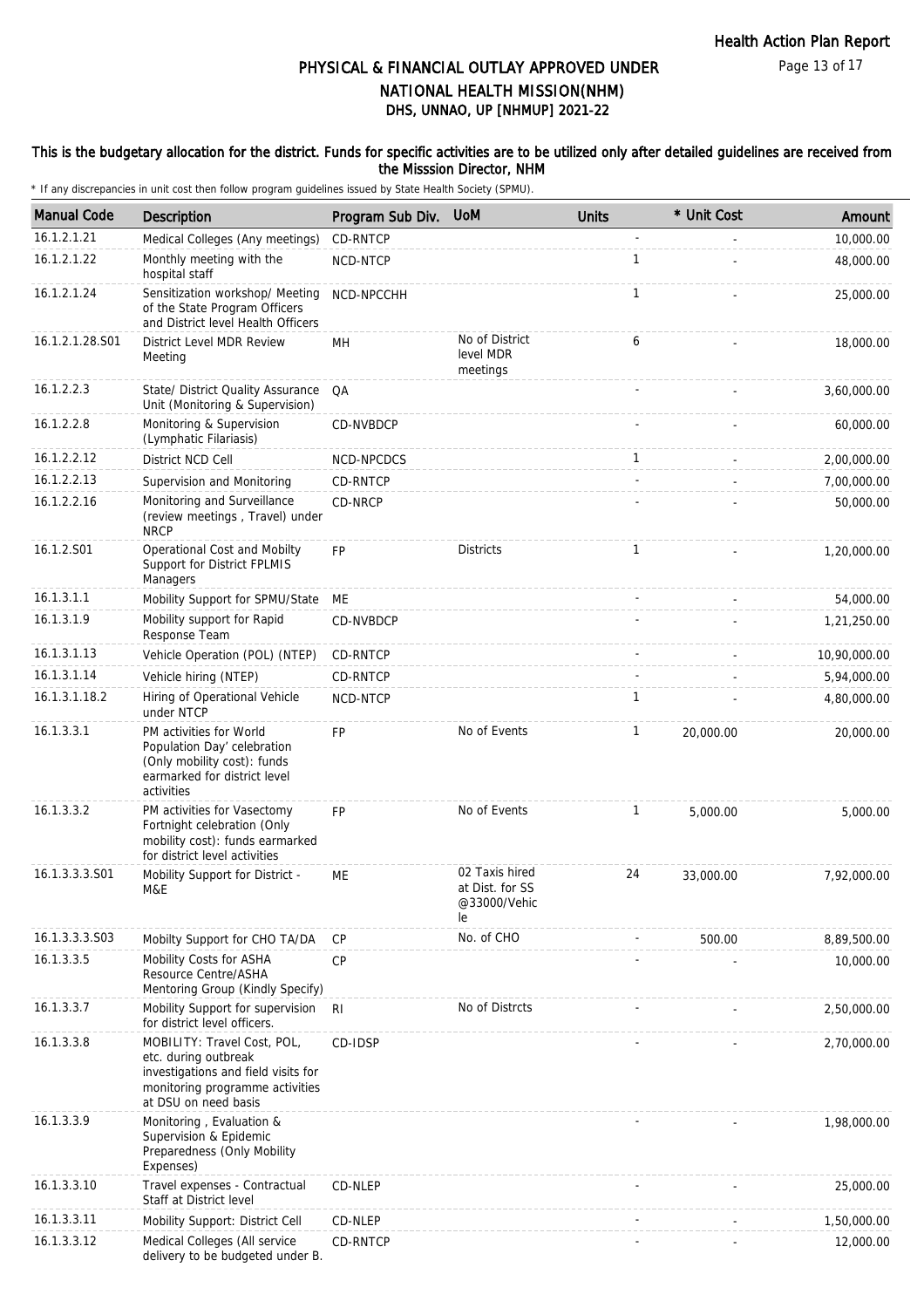#### This is the budgetary allocation for the district. Funds for specific activities are to be utilized only after detailed guidelines are received from the Misssion Director, NHM

| <b>Manual Code</b> | Description                                                                                                                      | Program Sub Div. UoM |                                                                 | <b>Units</b> | * Unit Cost | Amount         |
|--------------------|----------------------------------------------------------------------------------------------------------------------------------|----------------------|-----------------------------------------------------------------|--------------|-------------|----------------|
|                    | 30)                                                                                                                              |                      |                                                                 |              |             |                |
| 16.1.3.3.13        | Miscellaneous/ Travel                                                                                                            | NCD-NMHP             |                                                                 | $\mathbf{1}$ |             | 5,00,000.00    |
| 16.1.3.3.14        | <b>Enforcement Squads</b>                                                                                                        | NCD-NTCP             |                                                                 | $\mathbf{1}$ |             | 10,000.00      |
| 16.1.3.3.16        | District NCD Cell (TA, DA, POL)                                                                                                  | NCD-NPCDCS           |                                                                 | $\mathbf{1}$ |             | 2,00,000.00    |
| 16.1.3.3.17.S01    | Mission Parivar Vikas Campaign                                                                                                   | FP                   | No of<br>Campaign                                               | 28           | 1,000.00    | 28,000.00      |
| 16.1.3.4.1         | PM activities for World<br>Population Day' celebration<br>(Only mobility cost): funds<br>earmarked for block level<br>activities | <b>FP</b>            | No of Events                                                    | 16           | 1,000.00    | 16,000.00      |
| 16.1.3.4.2         | PM activities for Vasectomy<br>Fortnight celebration (Only<br>mobility cost): funds earmarked<br>for block level activities      | FP                   | No of Events                                                    | 16           | 1,000.00    | 16,000.00      |
| 16.1.3.4.3.S01     | Mobility for Supportive<br>Supervision At Block Level-M&E                                                                        | МE                   | 01 Taxi hired<br>at Block level<br>for SS<br>@33000/Vehic<br>le |              | 33,000.00   | 63,36,000.00   |
| 16.1.3.4.3.S02     | Mobility Support &<br>Commnication cost for BCPM                                                                                 | <b>CP</b>            | No. of BCPM                                                     |              | 5,100.00    | 9,79,200.00    |
| 16.1.3.4.5.S01     | Communication Cost for HWC<br>Staff                                                                                              | <b>CP</b>            |                                                                 |              |             | 7,41,250.00    |
| 16.1.4.1.1         | JSY Administrative Expenses                                                                                                      | MH                   | As per<br><b>Deliveries</b><br>Load                             |              |             | 25,27,360.00   |
| 16.1.4.1.5         | Office expenses on telephone,<br>fax, Broadband Expenses &<br>Other Miscellaneous<br>Expenditures                                | CD-IDSP              |                                                                 |              |             | 2,52,000.00    |
| 16.1.4.1.10        | Office Operation (Miscellaneous)                                                                                                 | CD-RNTCP             |                                                                 |              |             | 4,25,000.00    |
| 16.1.4.1.11        | Tobacco Cessation Centre (TCC): NCD-NTCP<br>Office Expenses                                                                      |                      |                                                                 | $\mathbf{1}$ |             | 1,00,000.00    |
| 16.1.4.2.1         | District Quality Assurance Unit<br>(Operational cost)                                                                            | QA                   |                                                                 |              |             | 4,92,000.00    |
| 16.1.4.2.4         | Office operation & Maintenance - CD-NLEP<br><b>District Cell</b>                                                                 |                      |                                                                 |              |             | 35,000.00      |
| 16.1.4.2.5         | District Cell - Consumables                                                                                                      | CD-NLEP              |                                                                 |              |             | 30,000.00      |
| 16.1.4.2.6         | Operational expenses of the<br>district centre : rent, telephone<br>expenses, website etc.                                       | NCD-NMHP             |                                                                 | 1            |             | 10,000.00      |
| 16.1.4.2.8         | District Tobacco Control Cell<br>(DTCC): Misc./Office Expenses                                                                   | NCD-NTCP             |                                                                 | $\mathbf{1}$ |             | 5,00,000.00    |
| 16.1.4.2.9         | District NCD Cell (Contingency)                                                                                                  | NCD-NPCDCS           |                                                                 | $\mathbf{1}$ |             | 1,00,000.00    |
| 16.1.4.3.1         | SNCU Data management<br>(excluding HR)                                                                                           | <b>CH</b>            | No of Units                                                     | 1            | 1,00,000.00 | 60,000.00      |
| 16.1.5.2.1         | Minor repairs and AMC of<br>IT/office equipment supplied<br>under IDSP                                                           | CD-IDSP              |                                                                 |              |             | 10,000.00      |
| 16.1.5.2.4         | Vehicle Operation (Maintenance)                                                                                                  | CD-RNTCP             |                                                                 |              |             | 72,000.00      |
| 16.1.5.3.1         | PM activities under Micronutrient RI<br>Supplementation Programme                                                                |                      | Lumpsump                                                        |              |             | 3,28,000.00    |
| 16.1.5.3.3         | Concurrent Audit system                                                                                                          | <b>FD</b>            |                                                                 |              |             | 1,50,000.00    |
| 16.1.5.3.7         | Epidemic preparedness (Dengue<br>& Chikungunya)                                                                                  | CD-NVBDCP            |                                                                 |              |             | 50,000.00      |
| 16.1.5.3.16.S05    | DPMU Operational Cost                                                                                                            | <b>HR</b>            |                                                                 | $\mathbf{1}$ |             | 13,76,220.00   |
| 16.1.5.3.16.S06    | <b>BPMU Oprational Cost</b>                                                                                                      | <b>HR</b>            |                                                                 | 16           |             | 33, 33, 888.00 |
| 16.1.5.3.16.S09    | Oprational Cost for RBSK                                                                                                         | <b>RBSK</b>          | No of DEIC<br>Manager                                           | 1            | 10,000.00   | 10,000.00      |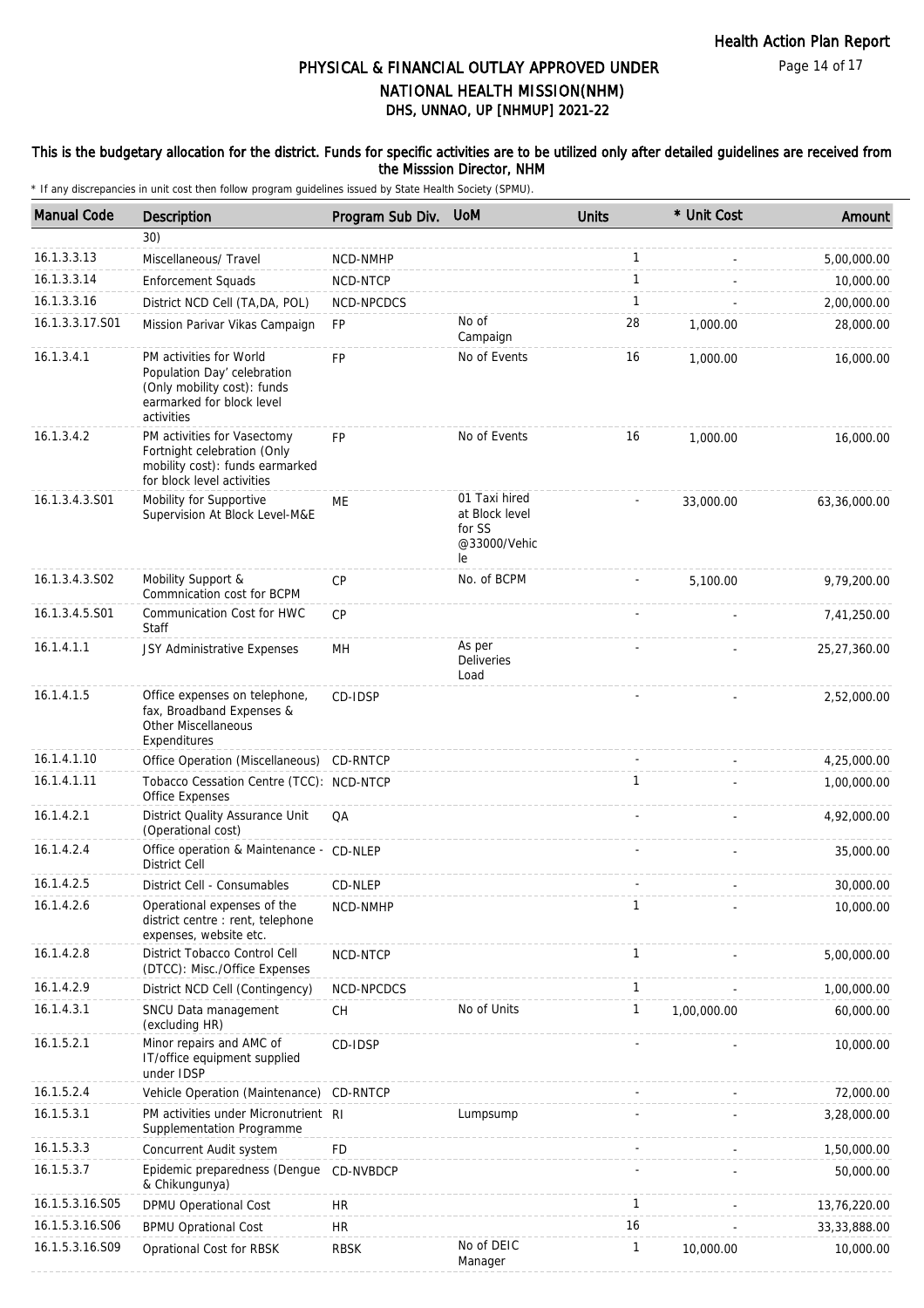#### This is the budgetary allocation for the district. Funds for specific activities are to be utilized only after detailed guidelines are received from the Misssion Director, NHM

| <b>Manual Code</b> | Description                                                                                       | Program Sub Div. | <b>UoM</b>                      | <b>Units</b> | * Unit Cost | Amount       |
|--------------------|---------------------------------------------------------------------------------------------------|------------------|---------------------------------|--------------|-------------|--------------|
| 16.1.5.3.16.S10    | Operational cost of RBSK-MHT                                                                      | <b>RBSK</b>      | No of Team                      | 32           | 14,000.00   | 4,48,000.00  |
| 16.1.5.3.16.S15    | Office & Administrative Expence<br>for State & District Rabies<br>Program                         | CD-NRCP          |                                 |              |             | 12,000.00    |
| 16.1.5.3.16.S18    | Office operational cost & other<br>office expences unedr NPCB                                     | NCD-NPCB         |                                 |              |             | 1,00,000.00  |
| 16.1.5.3.16.S22.   | Pol & Opex of DG set of Vaccine<br>Storage at District level & other<br>Cold Chain Point under RI | R <sub>l</sub>   | <b>Districts</b>                |              | 1,20,000.00 | 1,20,000.00  |
| 16.2.1.S02         | Data Entry Operator                                                                               | FP               | No of<br>HR/MONTH               | $\mathbf{1}$ | 14,071.00   | 2,55,259.00  |
| 16.2.1.S08         | District PNDT Co-Ordinator                                                                        | <b>FP</b>        | No of<br>HR/MONTH               | $\mathbf{1}$ | 22,050.00   | 3,04,290.00  |
| 16.2.1.S11         | Contigency District PCPNDT Cell                                                                   | <b>FP</b>        | No of<br>District/Month         | $\mathbf{1}$ | 5,000.00    | 5,000.00     |
| 16.2.2.S03         | District Level Mobility Support<br>for PNDT Team                                                  | <b>FP</b>        | No of Distrcts                  | $\mathbf{1}$ | 50,000.00   | 50,000.00    |
| 16.3.2.S01         | Mobility Support for HMIS &<br>MCTS Block Level                                                   | <b>MIS</b>       |                                 | 16           |             | 57,600.00    |
| 16.3.3.S01         | Operational cost for HMIS &<br>MCTS-AMC                                                           | <b>MIS</b>       |                                 |              |             | 1,54,000.00  |
| 16.3.3.S02         | Operational cost for HMIS &<br>MCTS-Internet                                                      | <b>MIS</b>       |                                 |              |             | 2,28,000.00  |
| 16.3.3.S03         | Operational cost for HMIS &<br>MCTS-Office Expenditure                                            | <b>MIS</b>       |                                 |              |             | 3,24,000.00  |
| 16.3.3.S04         | Operational cost for HMIS &<br>MCTS-Recurring Charges for<br><b>ANMOL Tablet</b>                  | <b>MIS</b>       |                                 | 407          |             | 14,65,200.00 |
| 16.4.2.1.1.S01     | District Programme Manager                                                                        | <b>HR</b>        |                                 | $\mathbf{1}$ |             | 6,61,632.00  |
| 16.4.2.1.1.S02     | <b>District Community Process</b><br>Manager                                                      | <b>HR</b>        |                                 | $\mathbf{1}$ |             | 5,38,488.00  |
| 16.4.2.1.1.S04     | District Accounts Manager                                                                         | <b>HR</b>        |                                 | $\mathbf{1}$ |             | 5,38,488.00  |
| 16.4.2.1.1.S05     | District Data Cum Account<br>Assistant                                                            | <b>HR</b>        |                                 | 1            |             | 3,67,548.00  |
| 16.4.2.1.1.S06     | DEIC manager                                                                                      | <b>RBSK</b>      |                                 | $\mathbf{1}$ |             | 5,02,080.00  |
| 16.4.2.1.1.S09     | Support Staff                                                                                     | <b>HR</b>        |                                 | $\mathbf{1}$ |             | 2,00,775.00  |
| 16.4.2.1.2.S02     | District Consultant (MH)                                                                          | MH               | No of District<br>Consultant MH | $\mathbf{1}$ |             | 4,80,000.00  |
| 16.4.2.1.2.S04     | District Hospital Quality Manager QA                                                              |                  |                                 | 2            |             | 9,73,510.00  |
| 16.4.2.1.2.S05     | <b>District Consultant Quality</b><br>Assurance                                                   | QA               |                                 | $\mathbf{1}$ |             | 7,33,000.00  |
| 16.4.2.1.8.S01     | Programme cum Admin. Asst.                                                                        | QA               |                                 | $\mathbf{1}$ |             | 2,34,915.00  |
| 16.4.2.2.2.S01     | District Epidemiologist-CD-IDSP                                                                   | CD-IDSP          |                                 |              |             | 8,78,644.00  |
| 16.4.2.2.2.S02     | District Leprosy Consultant-CD-<br><b>NLEP</b>                                                    | CD-NLEP          |                                 |              |             | 5,28,368.00  |
| 16.4.2.2.4.S01     | Sr PMDT-TB HIV Coodinators                                                                        | CD-RNTCP         |                                 |              |             | 4,68,846.00  |
| 16.4.2.2.4.S02     | PPM Coordinator-RNTCP                                                                             | CD-RNTCP         |                                 |              |             | 4,69,000.00  |
| 16.4.2.2.4.S03     | District Programme Coordinator-<br><b>RNTCP</b>                                                   | CD-RNTCP         |                                 |              |             | 5,59,000.00  |
| 16.4.2.2.5.S01     | District Data Manager-CD-IDSP                                                                     | CD-IDSP          |                                 |              |             | 3,91,822.00  |
| 16.4.2.2.6.S01     | Senior Treatment<br>Supervisor(STS)                                                               | CD-RNTCP         |                                 |              |             | 93,06,370.00 |
| 16.4.2.2.6.S03     | Senior TB Lab Supervisor(STLS)                                                                    | <b>CD-RNTCP</b>  |                                 |              |             | 31,39,220.00 |
| 16.4.2.2.7.S01     | Accountant- Full time                                                                             | CD-RNTCP         |                                 |              |             | 3,85,000.00  |
| 16.4.2.3.2.S03     | <b>District Consultant-NPPCF</b>                                                                  | NCD-NPPCF        |                                 |              |             | 5,29,000.00  |
| 16.4.3.1.1.S01     | Block Programme Manager                                                                           | HR               |                                 | 16           |             | 63,05,589.00 |
| 16.4.3.1.1.S02     | <b>Block Account Manager</b>                                                                      | <b>HR</b>        |                                 | 16           |             | 53,46,816.00 |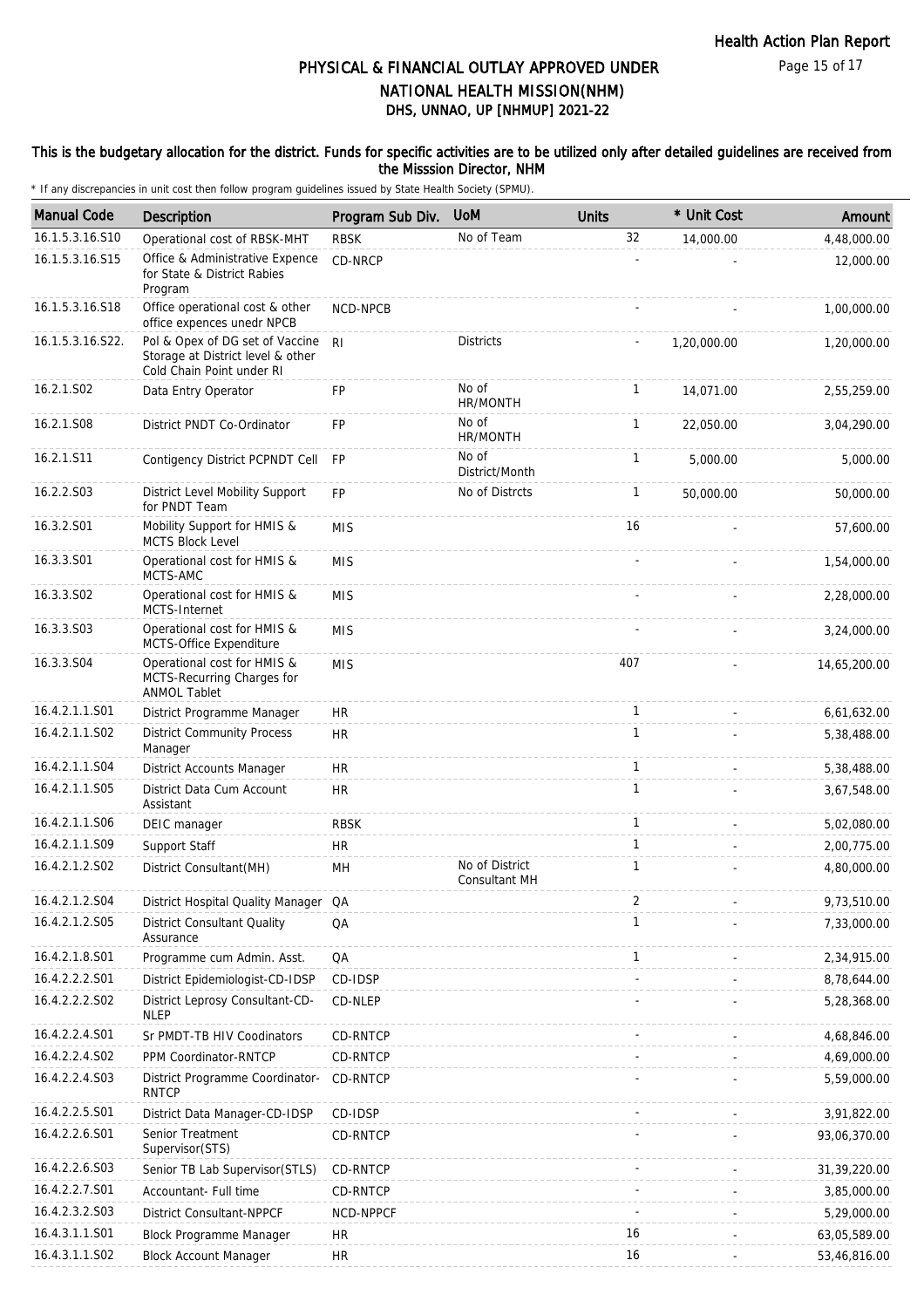#### This is the budgetary allocation for the district. Funds for specific activities are to be utilized only after detailed guidelines are received from the Misssion Director, NHM

| <b>Manual Code</b> | <b>Description</b>                                                         | Program Sub Div. | <b>UoM</b>               | <b>Units</b>   | * Unit Cost | Amount         |
|--------------------|----------------------------------------------------------------------------|------------------|--------------------------|----------------|-------------|----------------|
| 16.4.3.1.1.S03     | <b>Block Community Process</b>                                             | <b>CP</b>        |                          |                |             | 44,88,298.00   |
| 16.4.3.1.9.S03     | Manager<br>Data Entry Operator-HR                                          | <b>HR</b>        |                          | 2              |             | 5,57,040.00    |
| 16.4.3.1.9.S04     | Data Entry Operator-MCTS OPR<br>820 MIS                                    | <b>MIS</b>       |                          | 16             |             | 42, 18, 624.00 |
| 16.4.3.1.9.S05     | Data Entry Operator-MIS<br>Outsource                                       | <b>MIS</b>       |                          | 16331          |             | 81,657.00      |
| 16.4.3.1.9.S07     | Data Entry Operator-RI                                                     | <b>RI</b>        |                          |                |             | 2,37,510.00    |
| 16.4.3.1.9.S08     | Data Entry Operator-RNTCP                                                  | CD-RNTCP         |                          |                |             | 1,62,372.00    |
| 16.4.3.1.9.S11     | Data Entry Operator- CD-IDSP                                               | CD-IDSP          |                          |                |             | 25,72,426.00   |
| 16.4.3.1.9.S13     | Data Entry Operator- NBCP-<br><b>District</b>                              | NCD-NPCB         |                          |                |             | 1,67,080.00    |
| 17.2.1             | Telemedicine/ teleconsultation<br>facility under Ayushman Bharat<br>H&WC   | CP               |                          |                |             | 18,06,000.00   |
| 17.8.S05           | Internet Cost to ASHA & AF at<br><b>HWC</b>                                | CP               | No of ASHA &<br>AF       |                | 200.00      | 25,34,400.00   |
| 18.1.4             | Counseling training for Service<br>Provider                                | <b>FP</b>        | No of Batch              | $\mathbf{1}$   | 15,400.00   | 15,400.00      |
| U.1.1.1.2          | Support for implementation of<br><b>NVBDCP</b>                             | CD-NVBDCP        |                          |                |             | 7,55,800.00    |
| U.1.3.1            | Operational Expenses of UPHCs<br>(excluding rent)                          | <b>NUHM</b>      | No of UPHC               | 5              | 8,000.00    | 4,80,000.00    |
| U.2.2.1            | Mobility support for ANM/LHV                                               | <b>NUHM</b>      | No of ANM                | 23             | 500.00      | 1,38,000.00    |
| U.2.3.1            | <b>UHNDs</b>                                                               | <b>NUHM</b>      | No of ANM                | 23             | 1,000.00    | 2,76,000.00    |
| U.2.3.2            | Special outreach camps in<br>slums/ vulnerable areas                       | <b>NUHM</b>      | No of UPHC               | 5              | 6,500.00    | 1,95,000.00    |
| U.3.1.1.1          | Incentives for routine activities                                          | <b>NUHM</b>      | No of ASHA               | 70             | 2,000.00    | 16,80,000.00   |
| U.3.1.1.2          | ASHA incentives for Ayushman<br>Bharat Health & Wellness<br>Centres (H&WC) | <b>NUHM</b>      | No of ASHA               | 28             | 1,000.00    | 3,36,000.00    |
| U.3.1.1.3.S01      | Incentive for Health Promotion<br>Day for ASHAs                            | <b>NUHM</b>      | No of ASHA               | 70             | 200.00      | 1,68,000.00    |
| U.3.1.1.3.S02      | Incentive for PMMVY for ASHAs                                              | <b>NUHM</b>      | No of<br>Benificary      | 980            | 100.00      | 98,000.00      |
| U.3.1.1.3.S03      | Incentive for Dengue and<br>chikenguiniya for ASHAs                        | CD-NVBDCP        |                          |                |             | 70,000.00      |
| U.3.1.2.1          | Module Training (Induction, VI & NUHM<br>VII)                              |                  |                          | 67             |             | 4,57,900.00    |
| U.3.1.3.1          | Supportive provisions (uniform/<br>awards etc)                             | <b>NUHM</b>      |                          | 70             |             | 45,000.00      |
| U.3.2.1.1          | Training of MAS                                                            | <b>NUHM</b>      | No of Batch              | 2              | 43,300.00   | 86,600.00      |
| U.4.1.1.1          | Untied grants to UPHCs<br>Government Building                              | <b>NUHM</b>      | No of UPHC               | 1              | 1,75,000.00 | 1,75,000.00    |
| U.4.1.1.2          | Untied grants to UPHCs Rented<br>Building                                  | <b>NUHM</b>      | No of UPHC               | 4              | 1,00,000.00 | 4,00,000.00    |
| U.4.1.4            | Untied grants to MAS                                                       | <b>NUHM</b>      | No of MASs               | 70             | 5,000.00    | 3,50,000.00    |
| U.5.1.4.           | Rent for UPHC                                                              | <b>NUHM</b>      | No of UPHC               | 4              | 17,325.00   | 8,31,600.00    |
| U.6.2.1.1          | Procurement of drugs for AB-<br>H&WCs                                      | <b>NUHM</b>      | No of HWC                | 3              | 1,30,000.00 | 3,90,000.00    |
| U.6.2.1.2          | Procurement of drugs for<br>facilities other than AB-HWCs                  | <b>NUHM</b>      | No of HWC                | $\overline{2}$ | 1,30,000.00 | 2,60,000.00    |
| U.6.2.2.1          | <b>ASHA Drug Kits</b>                                                      | <b>NUHM</b>      | No of New<br><b>ASHA</b> | 10             | 750.00      | 7,500.00       |
| U.6.3.1            | Tablets/ software for IT support<br>of Ayushman Bharat H&WC                | <b>NUHM</b>      |                          | 3              |             | 30,000.00      |
| U.8.1.1.1          | ANMs/LHVs UPHC                                                             | <b>NUHM</b>      |                          | 23             |             | 47,02,656.00   |
| U.8.1.2.1          | Staff nurse UPHC                                                           | <b>NUHM</b>      |                          | 8              |             | 21,65,432.00   |